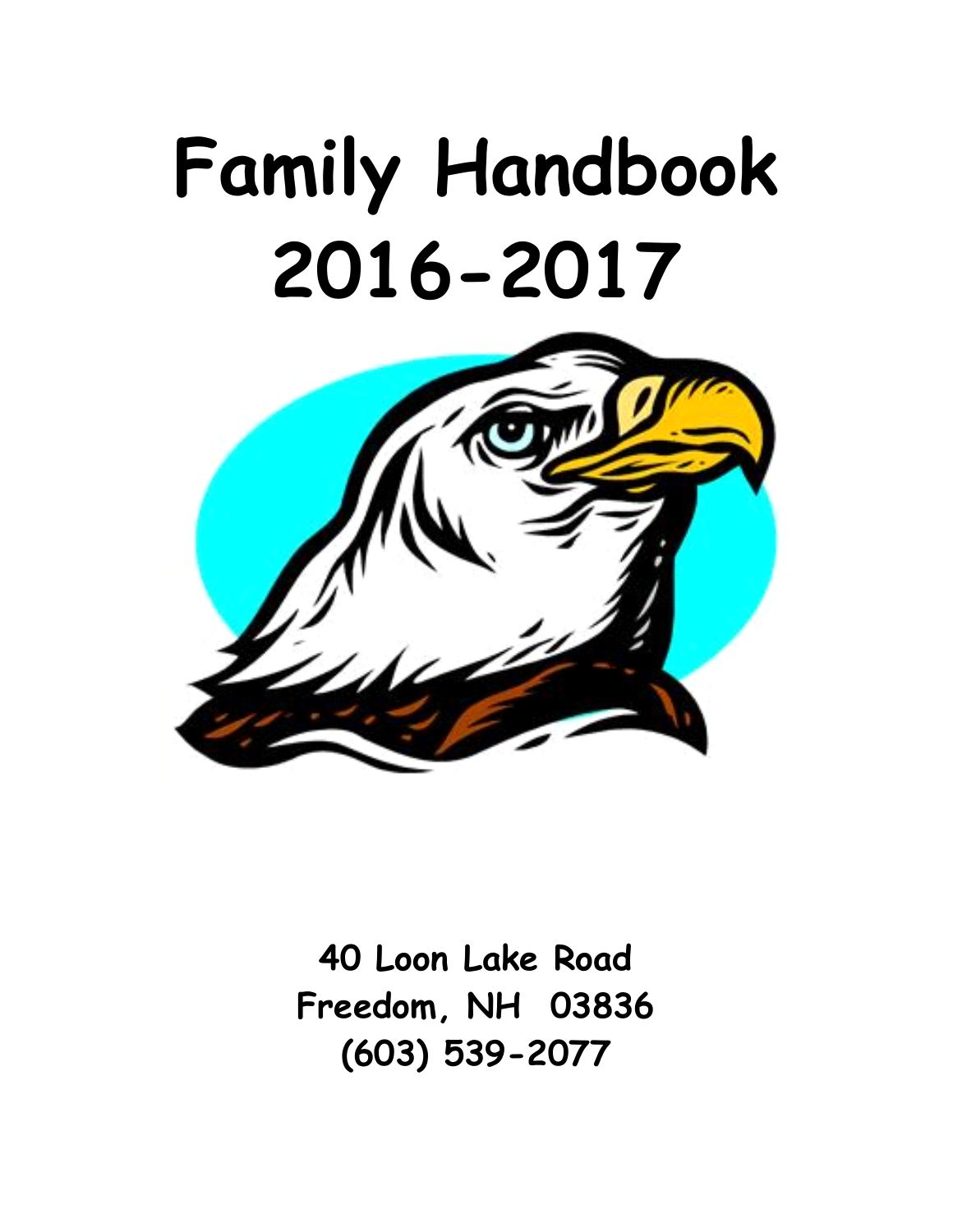# **Freedom Elementary School Administration and Office Staff**

Pat Stone, Principal Barbara Wood Hoyt, Administrative Assistant 539-2077

# **SAU #13 Administration**

Lou Goscinski, Superintendent Maria Dreyer, Director of Student Services 323-5088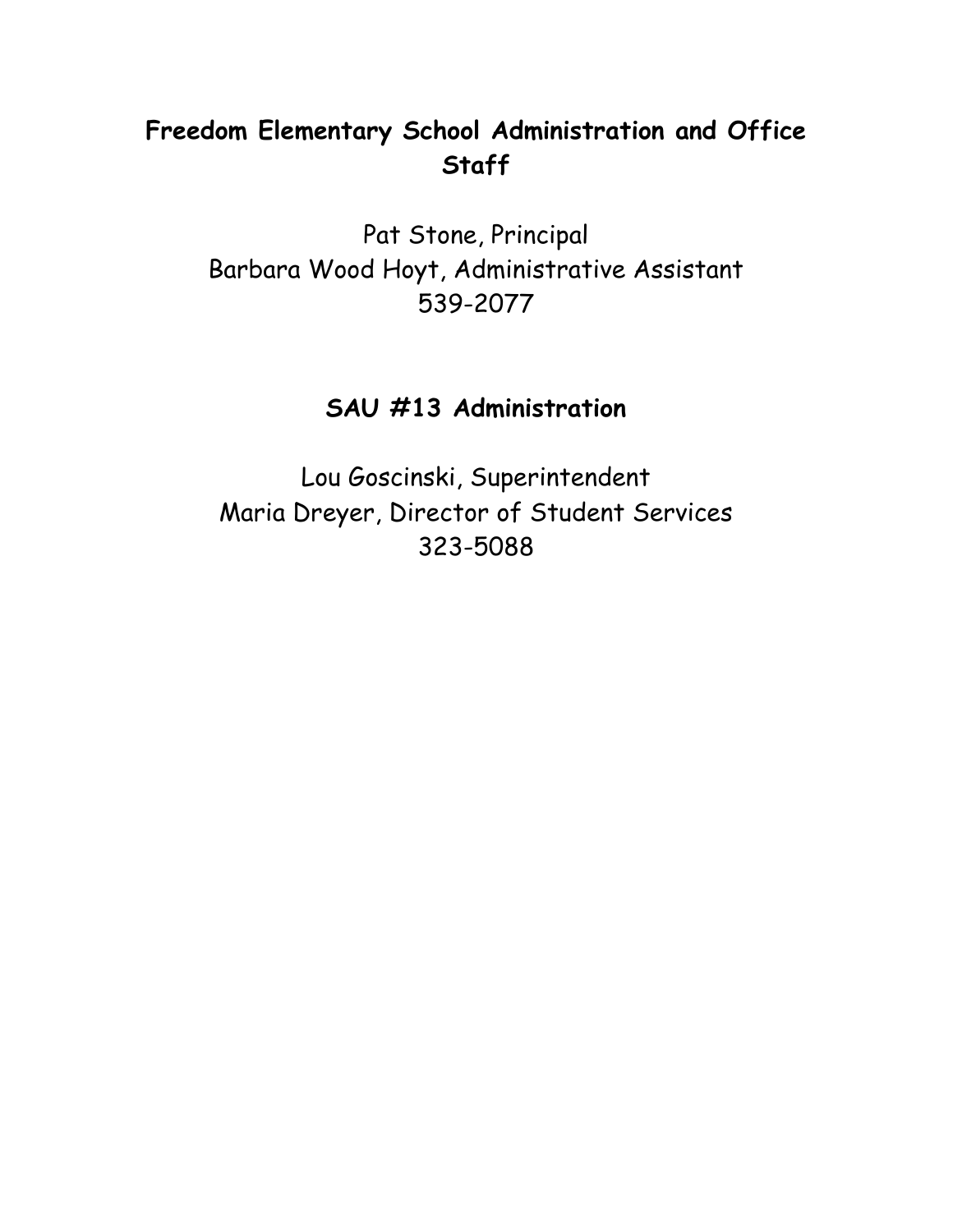# **Children need…**

Appreciation – for all they bring into our lives. Balance – somewhere between too little and too much. Commitment – it's the little things we do each day that matter. Dreams – to touch the future. Empathy – remember what it was like to be a child. Family and friends – everyone needs someone to love. Guidance – actions speak louder than words. Healthy habits – to nurture body, mind and spirit. Inspiration – to explore beauty, wonder and mystery. Joy – sprinkle laughter and happiness daily. Kindness – to learn to care for others as they are cared for. Limits – set boundaries and consequences together. Mentors – to give wings to their aspirations. Nature – to delight in rainbows, butterflies, and shooting stars. Opportunities – to discover what truly makes their hearts sing. Play – the 'work' of childhood. Quiet time – to recharge their batteries. Responsibilities – to build self-esteem and self-confidence. Security – feeling safe is essential for growth. Traditions – keep the family tree alive and sprout new branches. Unconditional love – for who they are, not for what they do. Values – live yours and encourage them to find theirs. Words of encouragement – 'you can do it, I believe in you!' XOXOXO's – hug and kiss them each and every day. You – your presence more than your presents. ZZZZZZZ's – a good night's sleep.

~Meiji Stewart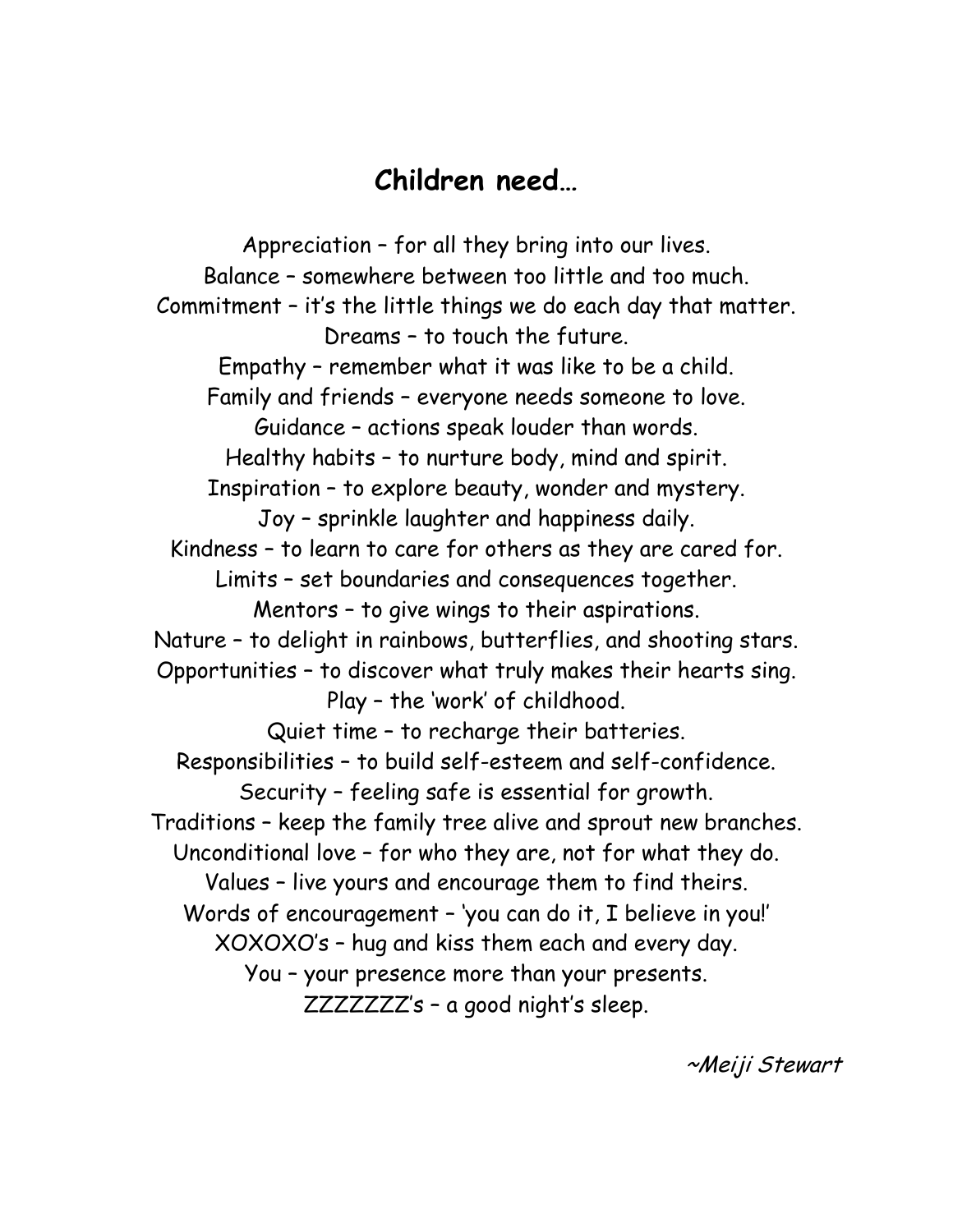# **Freedom Elementary School's Mission**

The Mission of the Freedom Elementary School, a small rural community is: To prepare all students to become lifelong learners with the highest standards of personal and academic achievements and excellence; To develop responsible leaders who will participate in and meet the challenges to the competitive global society through the collaborative efforts and resources within the entire community and beyond.

# **Academic, Social, and Emotional Growth**

All children should be held to high academic standards. To ensure this, the Freedom Elementary School's academic program shall be continually evaluated, revised, and enhanced to allow all children to reach their fullest potential. The New Hampshire Grade Level Expectations, the Common Core State Standards, and other appropriate resources as designated by the learning community guide instruction. The instructional team works together to build consistent strategies and programs across and between grade levels that meet the varying needs of the children. Students will have the opportunity to develop skills that will empower them to pursue learning independently beyond the classroom.

Children learn best in a nurturing yet challenging environment – a strength of Freedom Elementary School. Teachers and staff members strive to understand and respond to each child's uniqueness: academically and emotionally. The school continues to build positive community while challenging students to reach high standards. The Freedom School District is committed to providing materials and using instructional strategies that are research based and current, ensuring the appropriate access to technology, and supporting continued professional development. In the Freedom School learning community, each member is responsible for the success of the others. Students, parents, teachers, staff members, and administrators respect each other and themselves, live by the school's rules, work cooperatives, use self-knowledge for change, challenge themselves, and appreciate the ideas and experiences of others.

# **Community and Parent Involvement**

One goal of Freedom Elementary School is to build strong partnerships. The staff's responsibilities to parents include clearly explaining what is to be learned and how children are progressing, as well as assisting parents as they support children's learning at home.

Parent's responsibilities to the school include making sure children come to school every day on time and ready to learn. Parents should actively support children's learning in all parts of their lives. Parents are encouraged to participate in their children's school experience by attending school events, volunteering, and openly communicating with the staff about their children.

Freedom Elementary has traditionally enjoyed the strong support of the community. The school continues to build that relationship by listening to community opinion, accessing resources, answering questions, and encouraging the community to learn about the school goals and programs. The school recognizes that it is part of a larger community with many diverse needs and the school must be responsive to these commitments.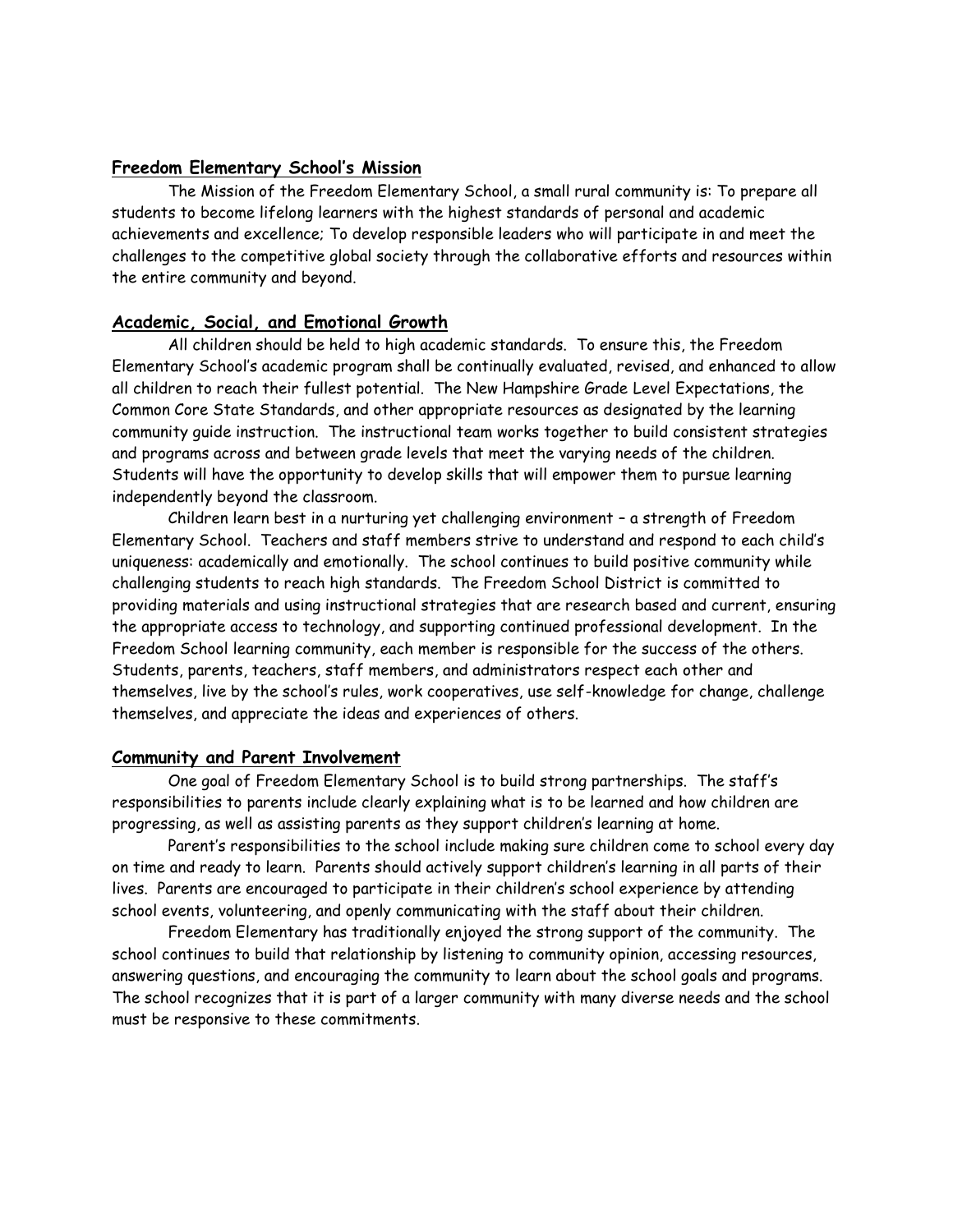# **Educational Services**

# **Special Education**

Special education is available to provide diagnostic, consultative, and remedial services for children who may qualify. This may include services to support learning from special education teachers, a psychologist, a speech pathologist, an occupational therapist, or a trained instructional assistant depending on the results of the evaluation or a diagnosis identifying special learning issues. Children with special needs are defined as those children between the ages of three (3) and twenty one (21) who require alternative instructional approaches to those provided through the regular classroom program in order to appropriately access curriculum and instruction. A referral/placement team consisting of parents and school personnel determines this need.

# **Response to Intervention (RtI)**

We are creating a platform in which support is available to students in all grades who may need additional instruction and reinforcement in reading to meet grade level expectations. The need for this support is determined through the administration of a school-wide assessment at the beginning of each year. Children are offered short-term, focused, research-based instruction in areas of need. Progress monitoring is frequent and participation is adjusted based on the results.

# **Title 1**

Title 1 is a federally funded program provided for the purpose of helping identified students to improved their basic skills by supporting and reinforcing classroom instruction. Depending on the availability of funds, eligible students may have access to supplemental help in math and reading. Eligibility is determined through the administration of an assessment and teacher referral. Progress monitoring is frequent and participation is adjusted based on the results.

# **Title 1 Parent / Guardian Involvement**

This parent involvement policy was developed in cooperation by the administrative team at Title I schools, parents of participating students, and the school district. It will be made available to all parents/guardians of participating students.

# District Requirements:

- Annually Title I Program staff will involve parents in the development of the Title I Plan and Title I Program Evaluation through feedback from surveys and interpersonal communication. The Title I staff will continue to solicit their involvement in school improvement efforts.
- The school district and administration team will strive to build a school and parent capacity for strong parental involvement. The team will also provide technical and advisory assistance in development and implementation of the plan and effective parent involvement activities.
- The school district staff will coordinate and integrate Title I parental involvement strategies with other programs.

# Title I School Requirements:

• The Title I School will hold an annual meeting in a timely manner to inform participating families about the program, parental rights and responsibilities, and opportunities for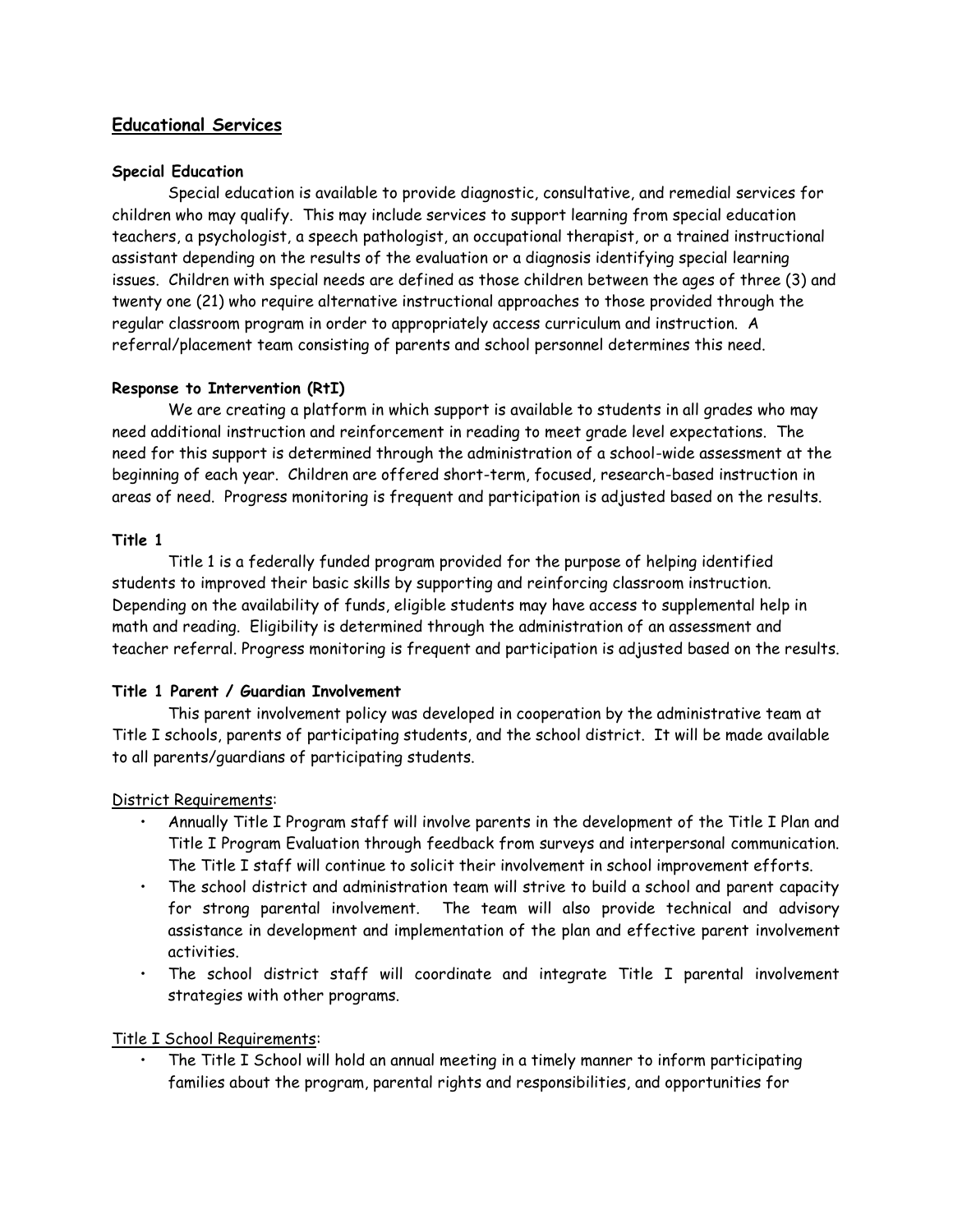partnership between the school and home in building the student's academic skills. At the initial meeting the staff will….

- -ensure that all parents receive the 'Parents Right to Know' documentregarding teacher qualifications;
- -provide information about the assessments used in determining eligibility and the nature and content of specific programs that will be used to supplement classroom instruction;
- -provide written information about the results of their particular student's assessments and the content of the program in which their child will be participating in within one week of the start date for their child's instruction; and -follow-up with phone calls to clarify any information needed.
- Parents will be informed of meetings in writing and if possible, invited personally via phone call. If there is a need expressed for childcare or transportation the Title I program will make arrangements for students (when appropriate) and siblings to be cared for on-site during the meetings free of charge to the parents. If needed, transportation will be made available to parents wishing to attend.
- Additional meetings may be scheduled during the year to provide an opportunity for parents to ask questions and gain information about academic development and strategies to help their students succeed. Meetings will be geared toward meeting the expressed needs of the parents with regard to their student's academic development and skills.
- Parent feedback will be gathered to assess the program's effectiveness and to help inform future decisions about its scope and content.

# **School Counselor**

The School Counselor assists students in the areas of personal, social, emotional, and academic needs so that they may fully access the school experience. The counselor works closely with staff and parents to provide appropriate support for children and families. The counselor has a myriad of responsibilities including facilitating classes about acceptance, decision-making, and problem solving. This person also helps individuals and small groups of children who may need support to be successful within the school setting.

# **Admissions**

Kindergarten children must be five years of age on or before September  $30<sup>th</sup>$  of the year they enter school. By law, any child age (6) six prior to September  $30<sup>th</sup>$  must be enrolled in a public school, an approved private school, or an approved home school program. First grade students must be (6) six years of age on or before September  $30<sup>th</sup>$  of the year they enter school and shall enroll at the beginning of the school year.

When registering at Freedom Elementary School, the following are required:

- Birth Certificate
- Proof of Residency
- Proof of Custody (as appropriate)
- Record of Immunizations
- Health History Form
- Record of Physical Examination within 1 year of registration
- Student Registration Form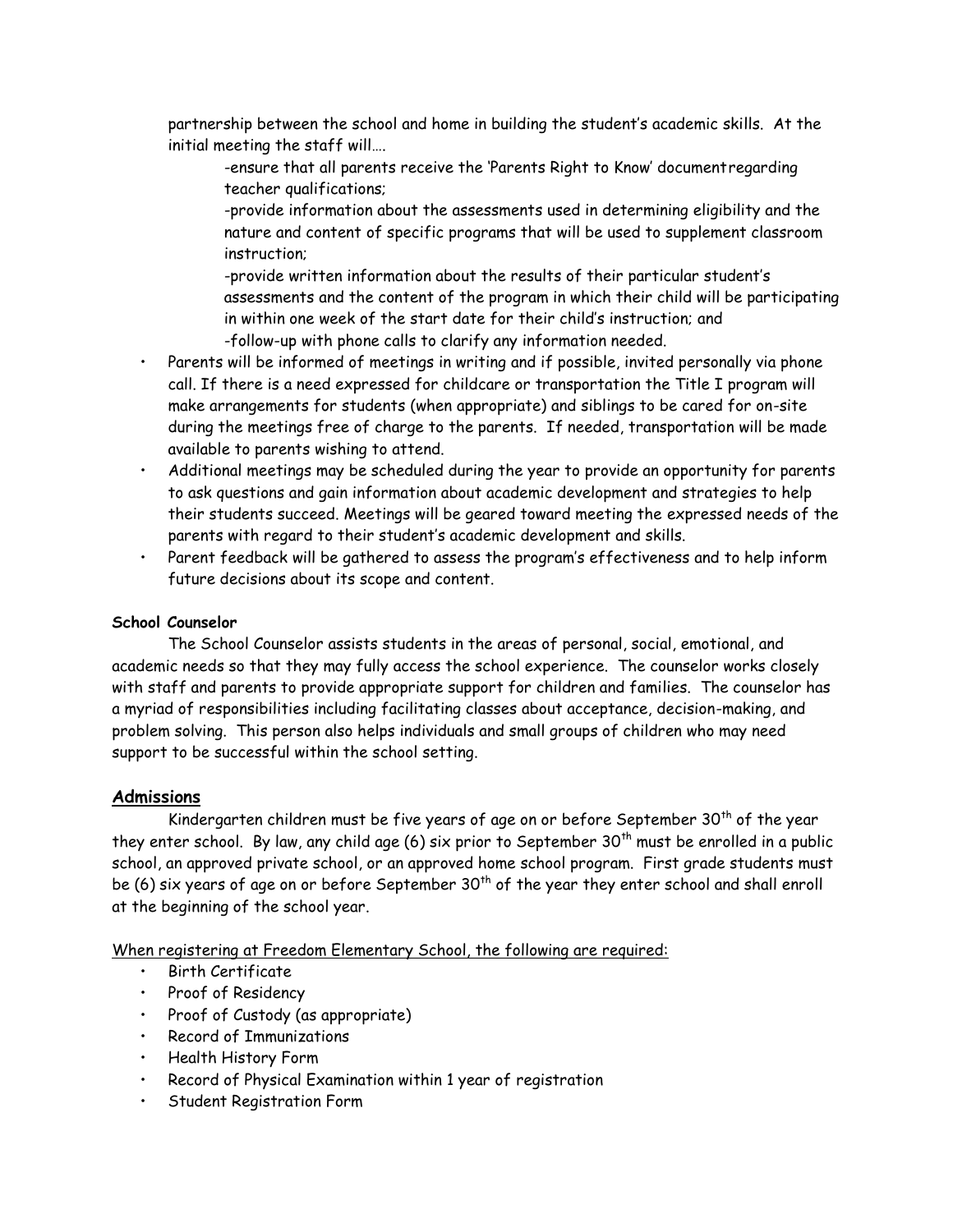• Request for Records (as appropriate)

# **Promotion and Retention of Students**

In order to meet the needs of all students academically, socially, and physically a set of procedures are put in place (IKE-R).

- $\cdot$  By Feb. 1<sup>st</sup> teachers must submit to the Principal the name of any student who MAY be considered for retention.
- During February the Principal and the teacher will meet to discuss the student's progress to date:
	- Academic strengths / weaknesses
	- Current performance level
	- Attendance
	- Possible interventions
- $\cdot$  By March 1<sup>st</sup> the teacher will conduct a parent conference to discuss the possible retention.
- $\cdot$  By May 15<sup>th</sup> teachers must submit to the Principal the name of any student who WILL be considered for retention.
- By May 20<sup>th</sup> the Principal will notify parents, in writing, of the consideration for retention and begin meeting with a student assessment team consisting of the Special Services Director, classroom teacher, guidance counselor, nurse, and parents to discuss the social, emotional, developmental, and academic implications of retention as well as the outcomes of previous interventions.
- The Principal will make the final decision whether it is in the student's best interest to be retained in the current grade, or, with a written recommendation, placed in the next grade and so notify parents prior to the last day of school.

# **Parent's Right To Know – Notification**

The "ESSA" legislation includes provisions for all school districts receiving funds under the federal Title I grant guidance. FES receives Title I funds, therefore the school district is required to annually notify all parents of the following:

The Freedom School District is notifying every parent that you have the right and may request information regarding the professional qualifications of your child's classroom teacher. This information regarding the professional qualifications of your child's classroom teachers includes, at a minimum, the following:

- Whether or not the teacher has met state qualification and licensing criteria for the grade levels and subject areas taught
- Whether or not the teacher is teaching under emergency or other provisional status
- The baccalaureate degree of the teacher and any other graduate certification or degree held by the teacher, and the subject area of the certification or degree
- Whether or not their child is provided services by paraprofessionals, and if so, their qualifications
- Notification of your child's achievement

If at any time your child has been taught for 4 or more consecutive weeks by a teacher not highly qualified, the school will notify you.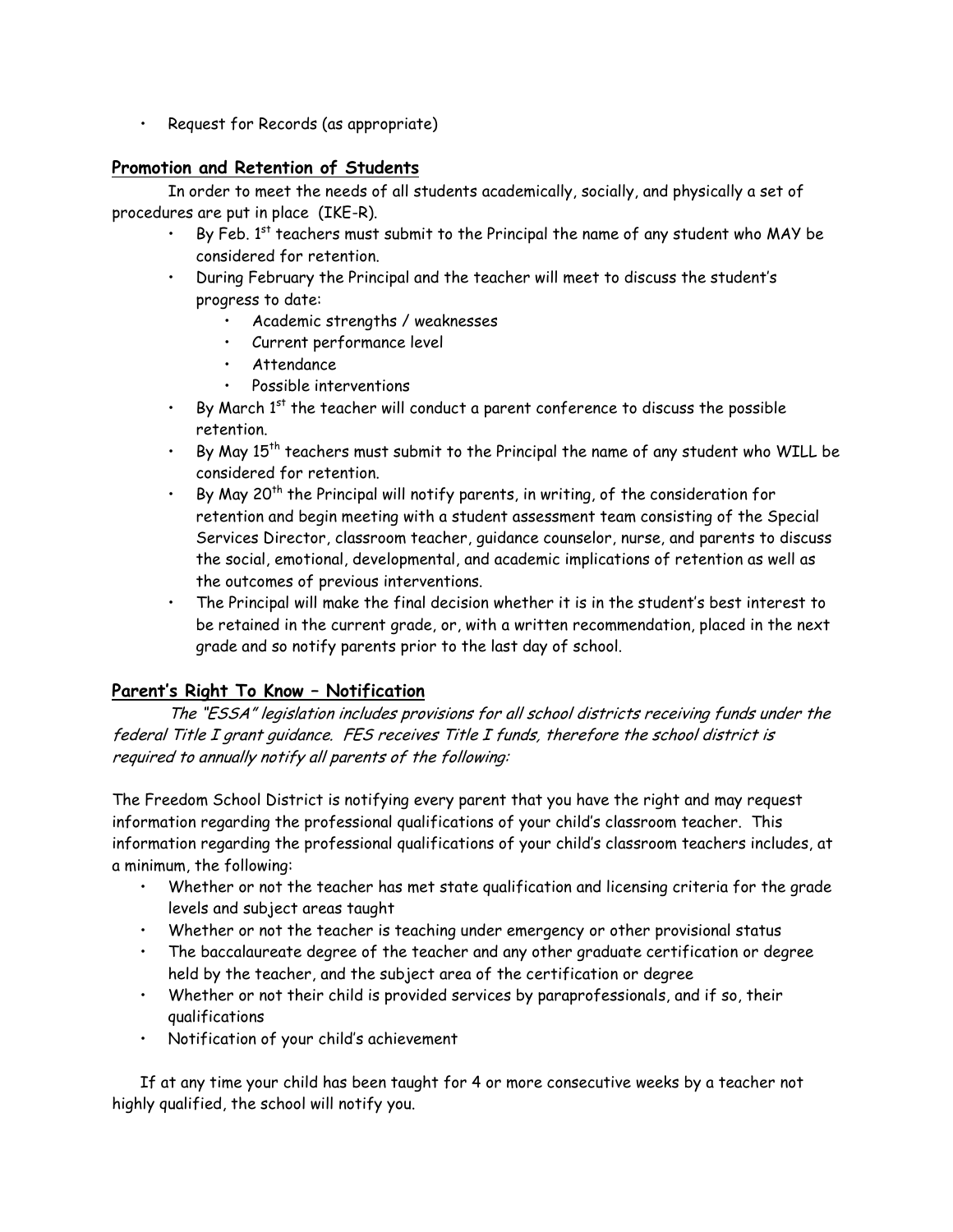# **Student Records**

Parents may have access to their child's records and may have copies of any information in the record. If parents wish to review their child's record, they must first ask the building principal. The principal will then supervise the gathering of records and meet with the parents to review the contents. The parent must give a minimum of 24 hours notice before reviewing records.

# **Asbestos Annual Notification**

It is a requirement of the Asbestos Hazard Emergency Act (AHERA) that building occupants and their legal guardians be notified of asbestos containing material in the Freedom Elementary School. The asbestos containing material is categorized under the Operations and Maintenance section of the AHERA Management Plan. This plan is available for review at the School Administrative Unit #13.

PLEASE NOTE: Tiles in the primary wing of the building probably contain asbestos; however, the floor has been properly sealed and inspected. There are no issues at this time per our most recent building inspection.

# **Disclosure of Directory Information**

The School District of Freedom defines "Directory Information" as: Name, Address, Telephone Number, Date of Birth, Place of Birth, Major Field of Study, Participation in Officially Recognized Activities and Sports, Weight and Height of members of athletic teams, Dates of Attendance, Degree, Awards, Photographs, and most recent Educational Institution Attended. Effective October 1, 2014, upon written request, the Districts of Freedom Elementary School will release such directory information to all external institutions possessing a valid educational reason for using such information as determined solely by the School Principal. Parents and students may refuse designation of any or all of the above categories of personal information as directory information for a specific student, provided that a written request to that effect will be received by the Principal, no later than October 1, 2016.

# **Emergency Information**

The Student Information sheet is completed each year for each student attending our school. This sheet indicates emergency as well as directory information which parents are requested to keep updated throughout the year.

# **Family Educational Rights and Privacy Act (FERPA)**

~Notification of Rights under FERPA for Elementary and Secondary Schools~

The Family Educational Rights and Privacy Act (FERPA) affords parents and students over 18 years of age ("eligible students") certain rights with respect to the student's education records. These rights are:

• The right to inspect and review your student's education records within 45 days that the School receives a request for access. Parents or eligible students should submit to the School principal [or appropriate school official] a written request that identifies the record(s) they wish to inspect. The School official will make arrangements for access and notify the parent or eligible student of the time and place where the records maybe inspected.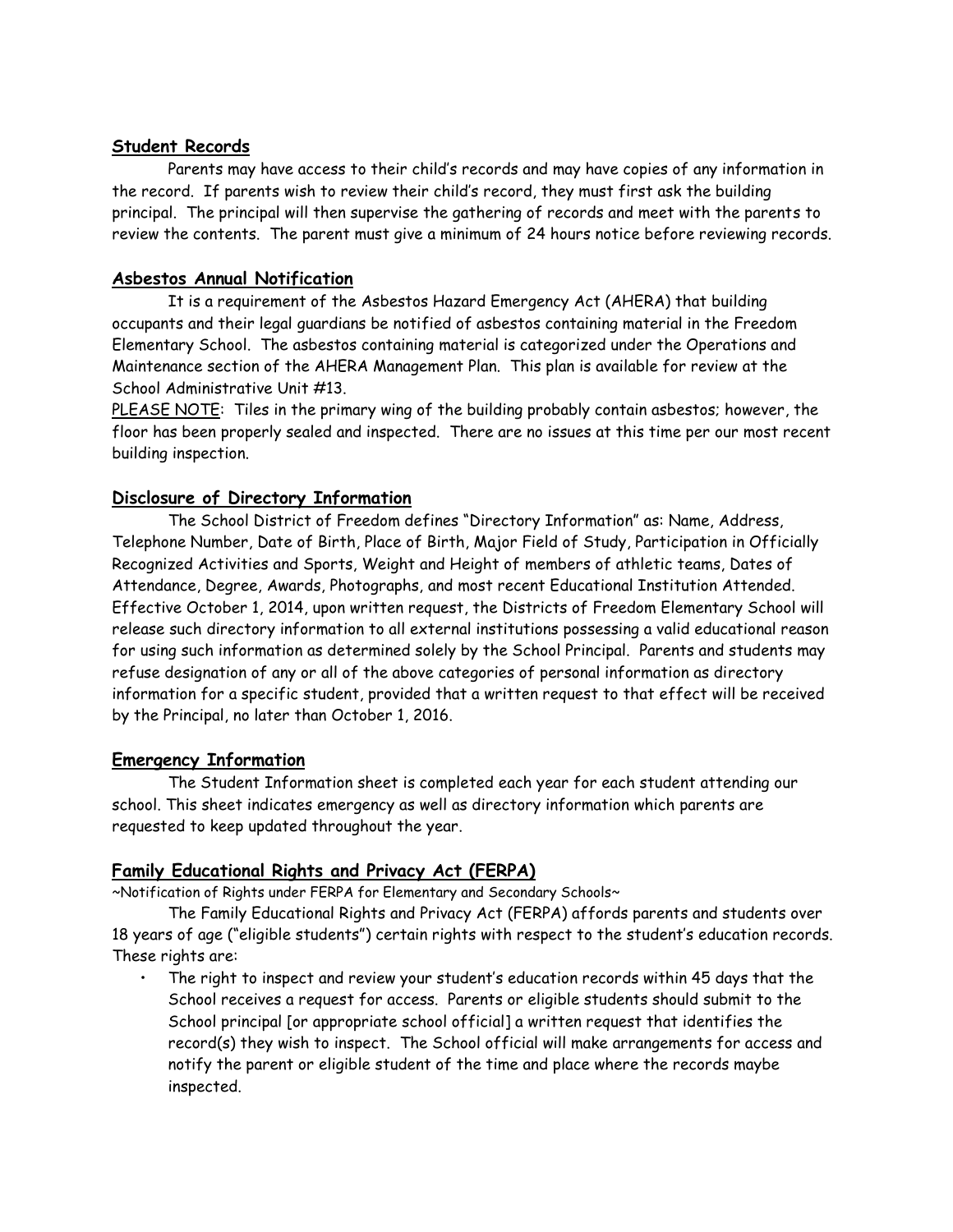- The right to request the amendment of the student's education records that the parent or eligible student believes are inaccurate. Parents or eligible students may ask the School to amend a record that they believe it to be inaccurate. They should write the School principal, clearly identify the part of the record they want changed, and specify why it is inaccurate. The School can decide not to amend the record as requested by the parent or eligible student, the School will notify the parent or eligible student of the decision and advise them of their right to a hearing regarding the request for amendment. Additional information regarding the hearing procedures will be provided to the parent or eligible student when notified of the right to a hearing.
- The right to consent to disclosures of personally identifiable information contained in the student's education records, except to the extent that FERPA authorized disclosure without consent.

\*\*One exception, which permits disclosure without consent, is disclosure to school officials with legitimate educational interests. A school official is a person employed by the School as an administrator, supervisor, instructor, or support staff member (including health or medical staff and law enforcement unit personnel); a person serving on the School Board; a person or company with whom the School has contracted to perform a special task (such as an attorney, auditor, medical consultant, or therapist); or a parent or student serving on an official committee, such as a disciplinary or grievance committee, or assisting another school official in performing his or her tasks. A school official has a legitimate educational interest if the official needs to review an education record in order to fulfill his or her professional responsibility. Upon request, the School discloses education records without consent to officials of another school district in which a student seeks or intends to enroll. [NOTE: FERPA requires a school district to make a reasonable attempt to notify the parent or student of the records request unless it states in its annual notification that it intends to forward records on request.]

• The right to file a complaint with the U.S. Department of Education concerning alleged failures by the Freedom School District to comply with requirements of FERPA. The name and address of the Office that administers FERPA are:

> Family Policy Compliance Office U.S. Department of Education 400 Maryland Avenue, SW Washington, DC 20202-5901

# **Individuals with Disabilities Education Act (IDEA)**

In 1975, Congress enacted the law now known as the Individuals with Disabilities Education Act (IDEA). This law was reauthorized in 1977, 1997 and 2004 and provides eligible children from ages 3 to 21 who have a disability adversely impacting their educational progress, with a free and appropriate education via a special education program and related services.

The law establishes a two-prong eligibility standard. Special education and related services of IDEA are available to students who have documented disabilities and who need special assistance to benefit from education. Once a child is found eligible, a team including the child's parents and representatives of the public education system develops an individualized education program (IEP) or individualized family service plan (IFSP) that includes the services and supports necessary to meet each child's unique needs. The Freedom School District fully complies with this law. For more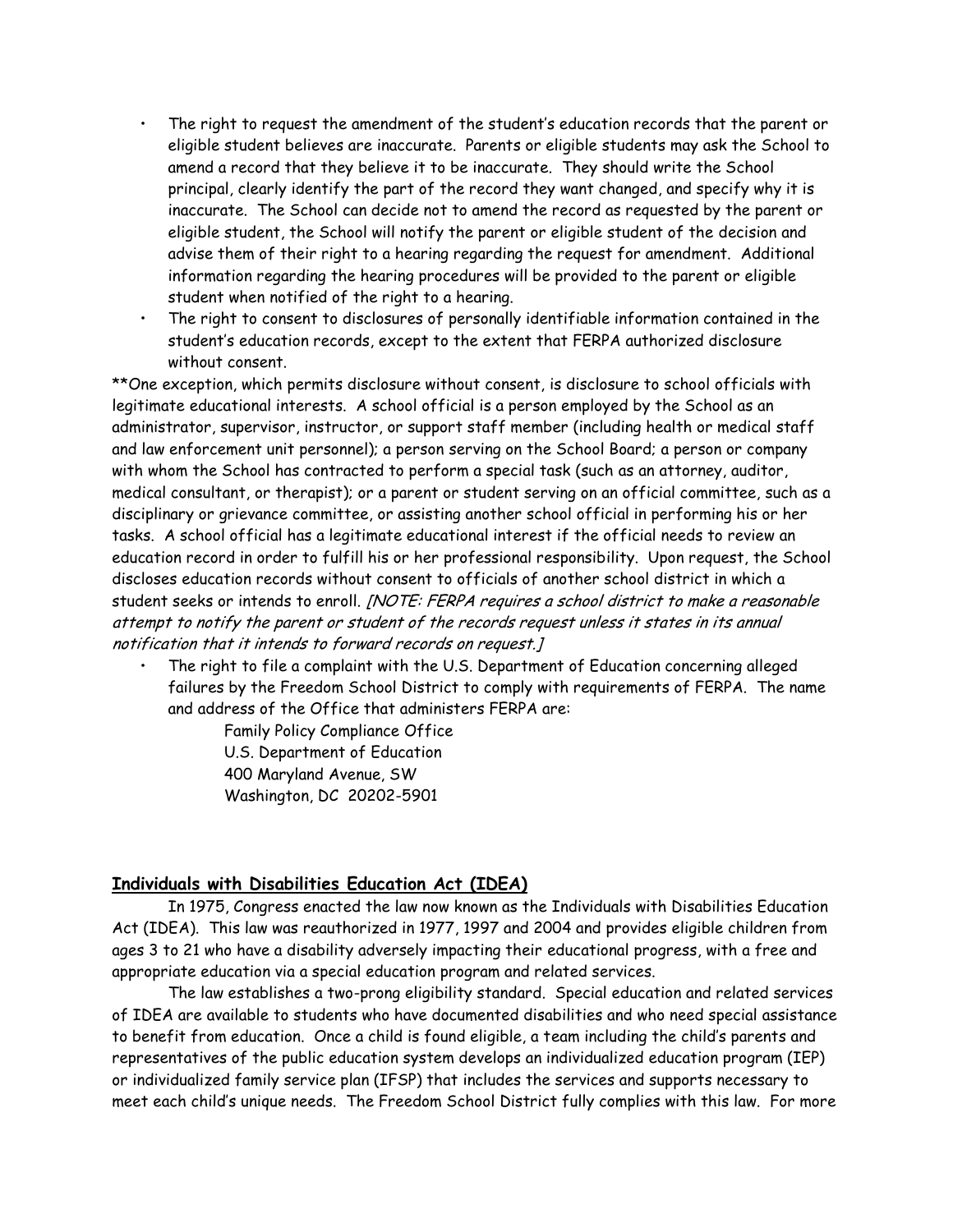information or to initiate a referral for your child, contact the Building Principal. A description of parents' rights under the IDEA can be found at the New Hampshire Department of Education website by clicking on the Procedural Safeguards Handbook link or by contacting your local school to receive a hard copy.

# **IDEA, Section 504, and ADA Child Find Notice**

It is the policy of the Freedom School District to generate public awareness of the rights of students with disabilities and to ensure that all students with disabilities are referred to the School District. All referrals will be directed to the Building Principal and the child's parent or guardian will be notified of any referral.

The Freedom School District provides special education, related services, and accommodations to eligible children with disabilities who reside within the District. Freedom School District desires to identify, locate, and provide notice of its responsibilities to every qualified child with disabilities in its jurisdiction, including children who are homeless, who are wards of the state, and who are being home-schooled. Freedom School District also seeks to identify and locate children with disabilities attending private schools located with the District.

If you suspect that your child or any child living within the boundaries of this school district, ages 0-21, is or might be a student with disabilities, please contact the Building Principal.

# **Protection of Pupil Rights Amendment (PPRA)**

The Protection of Pupil Rights Amendment (PPRA) affords parents certain rights regarding our conduct of surveys, collection and use of information for marketing purposes, and certain physical exams. These include the right to:

• Consent before students are required to submit to a survey that concerns one or more of the following protected areas ("protected information survey") if the survey is funded in whole or in part by a program of the U.S. Department of Education (ED)–

1. Political affiliations or beliefs of the student or student's parent;

2. Mental or psychological problems of the student or student's family;

- 3. Sex behavior or attitudes;
- 4. Illegal, anti-social, self-incriminating, or demeaning behavior;
- 5. Critical appraisals of others with whom respondents have close family relationships;
- 6. Legally recognized privileged relationships, such as with lawyers, doctors, or ministers;
- 7. Religious practices, affiliations, or beliefs of the student or parents; or

8. Income, other than as required by law to determine program eligibility.

•Receive notice and an opportunity to opt a student out of –

1. Any other protected information survey, regardless of funding;

2. Any non-emergency, invasive physical exam or screening required as a condition of attendance, administered by the school or its agent, and not necessary to

protect the immediate health and safety of a student, except for hearing, vision, or scoliosis screenings, or any physical exam or screening permitted or required under State law; and

3. Activities involving collection, disclosure, or use of personal information obtained from students for marketing or to sell or otherwise distribute the information to others.

•Inspect, upon request and before administration or use –

1. Protected information surveys of students;

2. Instruments used to collect personal information from students for any of the above marketing, sales, or other distribution purposes; and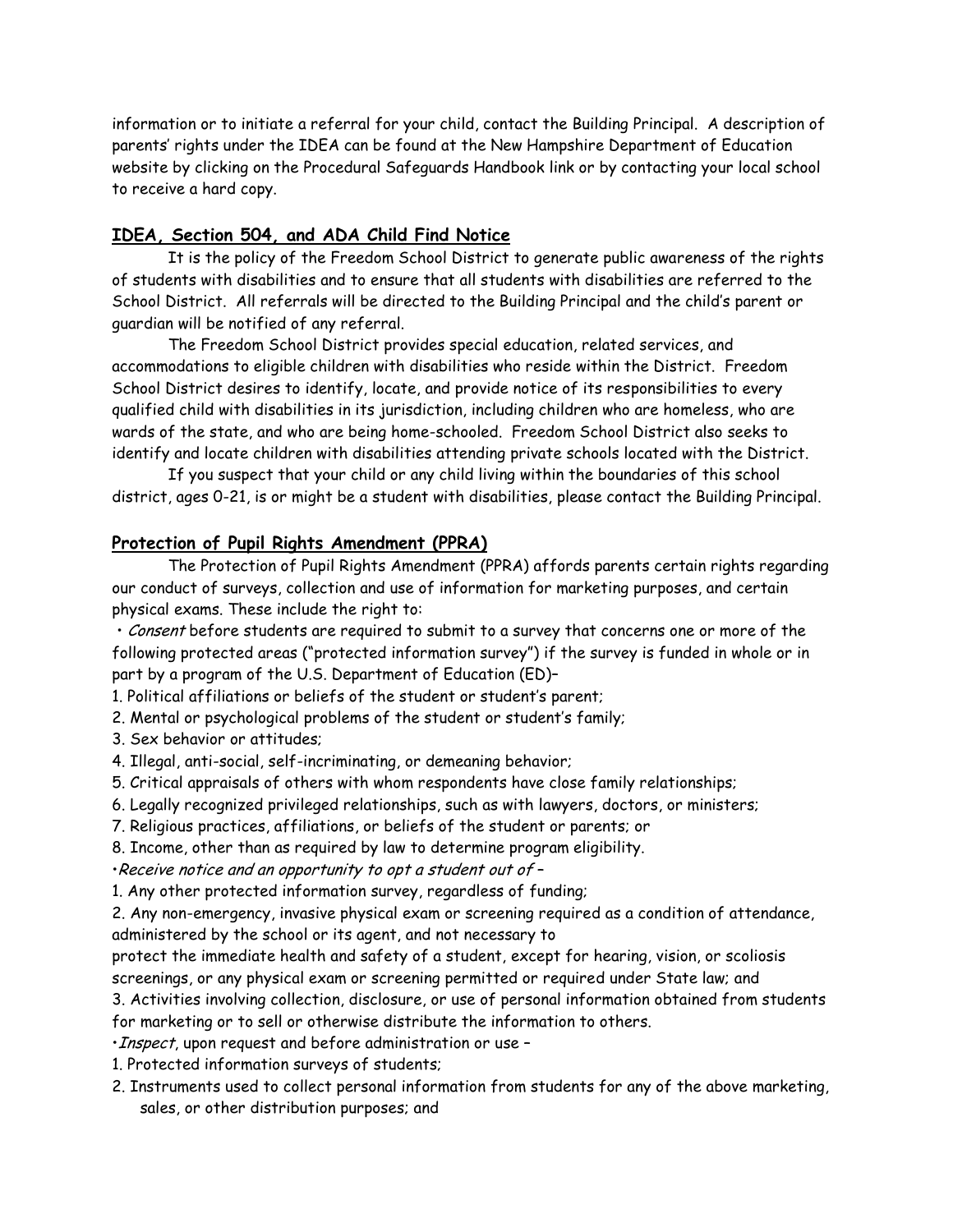3. Instructional material used as part of the educational curriculum.

These rights transfer from the parents to a student who is 18 years old or an emancipated minor under State law.

There are no activities requiring parental notice and consent of opt-out for the upcoming school year. However, if surveys and activities are scheduled after the school year begins; the Freedom School District will provide parents, within a reasonable period of time prior to the administration of the surveys and activities, notification of the surveys and activities and be provided an opportunity to opt their child out, as well as an opportunity to review the surveys.

#### **Arrival**

The school day begins at 9:00 a.m. Children enter the building at 8:50 a.m. or as otherwise allowed by the office. Students arriving prior to 8:50 a.m. will be expected to wait patiently, and calmly outside the front door as weather permits. Please be aware that no supervision is provided prior to this time.

#### **Dismissal**

The end of the school day is at 3:30 p.m. To ensure the safety of our school community, please come to the office to dismiss your child for an appointment. While we communicate with the classroom teacher, we ask that you wait in the Office or Lobby to meet your child. Students being picked up, walkers, and bike riders will wait in the library until the buses have departed. The teacher on duty will bring students to the lobby for dismissal. If you need to dismiss your child prior to the 3:30 p.m. bus departure, please park your car beyond the bus lane. Bicyclists, walkers, or student's being picked up need a note. Please Note: The driveway is a one-way road, so please exit properly.

#### **Specials**

Each K through  $6<sup>th</sup>$  grade class will participate in a minimum of one session of art, music, library, guidance instruction, and two sessions of physical education each week. Each class will have an assigned day and time for each special. If school is not in session at that time, the special will not take place or be made up; the students will attend the next week. Technology instruction will be facilitated by classroom teachers at all grade levels throughout the school day based on the SAU curriculum and state guidelines.

#### **Meal Programs**

In cooperation with the Madison School, the Freedom Elementary School offers a breakfast and lunch program daily. The cost for breakfast is \$1.25 per student and lunch is \$2.45. Both meals include milk or juice. Snack milk costs 30 cents. Although we expect payment in advance, no child will be denied a meal. Checks should be made out to Madison Lunch Program. New this year parents may establish a "My School Bucks" account and use a credit or debit card to pay for their child's meals. Please note there is a \$1.95 fee **per** transaction when paying this way.

#### **Homework Standards**

Homework will be meaningful, varied, and related to current or past work based on individual and class needs. It is an opportunity for students to practice what they have learned and for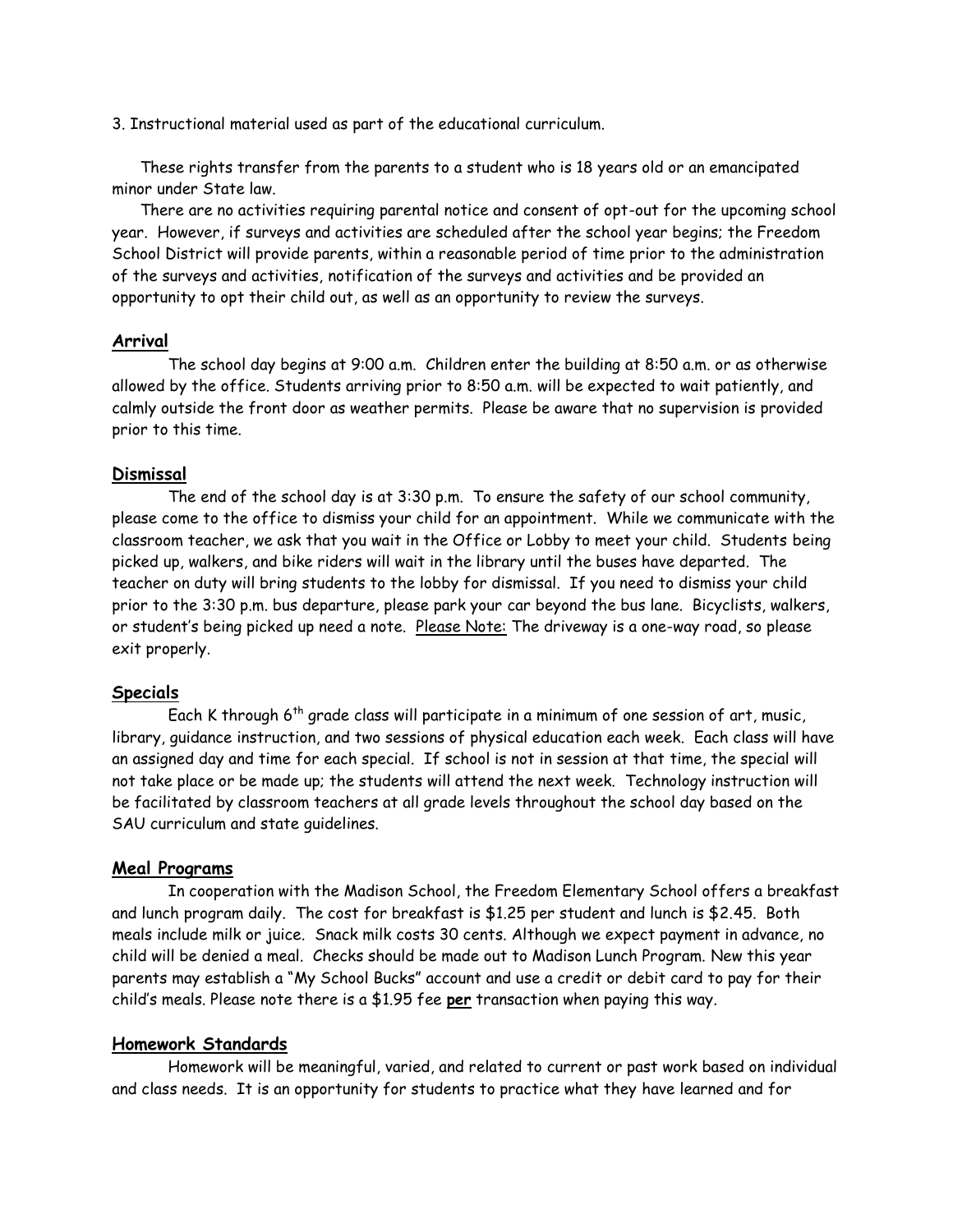teachers to see how well students have understood an assignment. Homework IS a component of the grading process in grades 3-6. Students in upper grades are encouraged to keep homework assignment books. Long-term projects and studying for tests are considered when homework is assigned.

In assigning homework, your child's teacher will attempt to spread out assignments to "average" the following length per day:

 $*G$ rade K – 2: 10-20 minutes  $*G$ rade 4: 30-45 minutes  $*G$ rade 3: 20-30 minutes  $*G$ rade 5 – 6: 30 – 60 minutes

# **Study Hall**

Study Hall is for students who have not completed their daily assignment and/or homework. Once a student has completed their work, they are free to go out to recess. Study Hall is available Tuesday – Friday. Students are responsible for requesting, completing, and returning missed homework assignments to the teacher within a reasonable period of time. Teachers will arrange with each student a timetable for completing missed assignments.

# **Visitors to the School**

All volunteers and visitors (persons not acting at the time as an employee of the School District) to the school must ring the bell to the left of the inner front doors and, when allowed, enter through the door and report immediately to the school office. Visitors will be asked to sign in upon arrival noting the time and their destination within the building. Volunteer or visitor passes will be issued and must be worn at all times while in the school building or on school grounds. Anyone not wearing a badge will be asked to return to the office immediately.

Please return the volunteer or visitor badge and sign out in the office prior to leaving the building. The school staff must know who is in the building at all times to ensure student safety as well as to account for all persons present in the event of an emergency.

# **Volunteers**

The staff and students of FES are grateful for the many hours given by parents and community volunteers to assist in classrooms and to provide supervised direct instruction to individuals and small groups. Such a gift of time is invaluable to our children and, we hope, rewarding for our dedicated volunteers. Criminal background checks, as per state law, will be conducted for all employees and any volunteer who regularly is assigned and meets with students on a one-to-one basis.

# **Building Use**

The community is encouraged to use the Freedom Elementary School for meetings, programs, activities, etc. To schedule an event please see the Administrative Assistant to complete the **Request For Use of Facilities Form** that will need to be approved by the Principal.

# **Dress Code**

"The responsibility for appearance rests with the parents and the students themselves. Parents have the right to determine their student's dress, providing that such attire complies with the health code of the State of New Hampshire and does not interfere nor disrupt the educational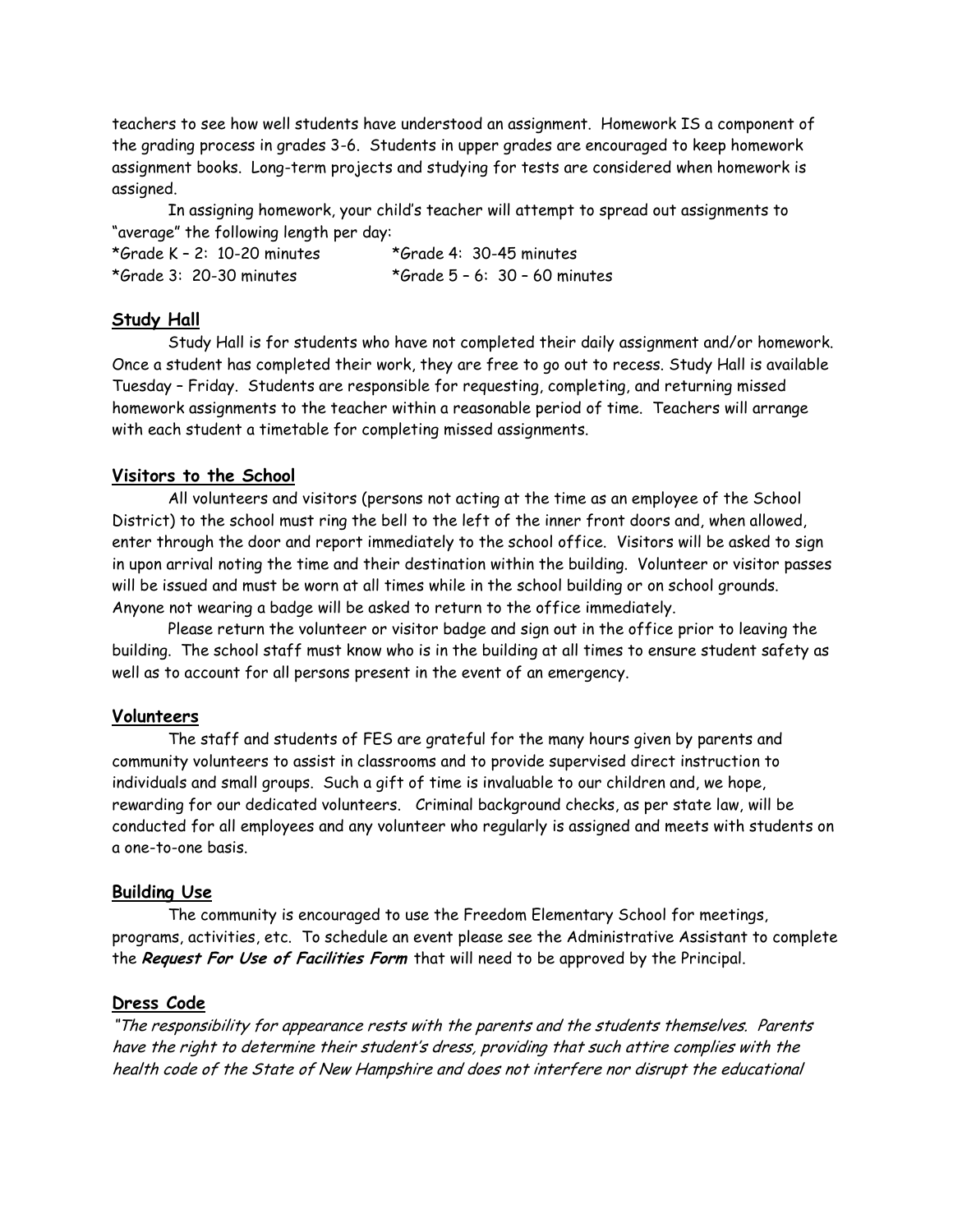process of the school. The building principal is authorized to implement this policy, provided such regulations are approved by the Superintendent.' ~Policy JICA

Students should be dressed in a manner appropriate to school. **Some current clothing styles should be reserved for family time or recreational purposes.** Short skirts, tops such as halter, half-tops or those with very thin or no straps, and other similar items are not allowed.

Students may not wear clothing that advertises alcohol or tobacco, contains profanity, or promotes the use of an illegal substance. Students are not allowed to wear hats, hoods, bandanas, or sunglasses while inside the school building.

Footwear must be safe. Sneakers are required for P.E. Should a difficulty arise due to a child's attire that cannot be immediately handled at school, his/her parents will be notified and asked to bring a change of clothing.

# **Backpacks**

Backpacks should be sized to fit into the school cubicles provided for their storage. We are not promoting a particular product but suggest a basic or youth sized bag.

Research has shown that carrying excessive weight in a backpack can lead to various health problems for children. Experts recommend adjusting the weight and distribution of items to prevent shoulder, neck, and back problems. The following should be used as a guide:

- The weight of the loaded backpack should not exceed 15% of the child's body weight.
- Straps should be padded.
- Both straps of the backpack should be worn over the shoulders.
- The bottom of the pack should rest on the curve of the lower back. It should not rest more than 4" below the waistline.
- Pack waist belts should be fastened for extra support.
- The weight in the backpack should be kept close to the body with the heaviest items closest to the back.
- Consider a backpack with wheels if the loaded pack is above the recommended weight.
- Only carry necessary items to and from school each day.

Much of what students carry back and forth to school could easily be left at one place or the other. Boys and girls should bring only the items needed for learning each day.

# **Drug Free/Smoke Free Zone**

Freedom Elementary School is a Drug Free / Smoke Free environment. Smoking is not allowed on school property.

# **Electronic Devices**

Technology can be the basis of misunderstandings and misuse. Family owned electronic devices are not permitted to be used during school hours and are not recommended to be brought to school. This includes cell phone, iPods, digital cameras, and handheld video games. Students are responsible for the safety of these devices. They are to be turned off and stored in their backpack. If you feel that a cell phone is a necessity, please tell your son or daughter to be sure that it is off and in his/her backpack during the school day. While your child is at school, contact can be made through the office. Any device seen, heard, or found being used by a student during school hours will be turned into the office and a parent/guardian will need to claim it.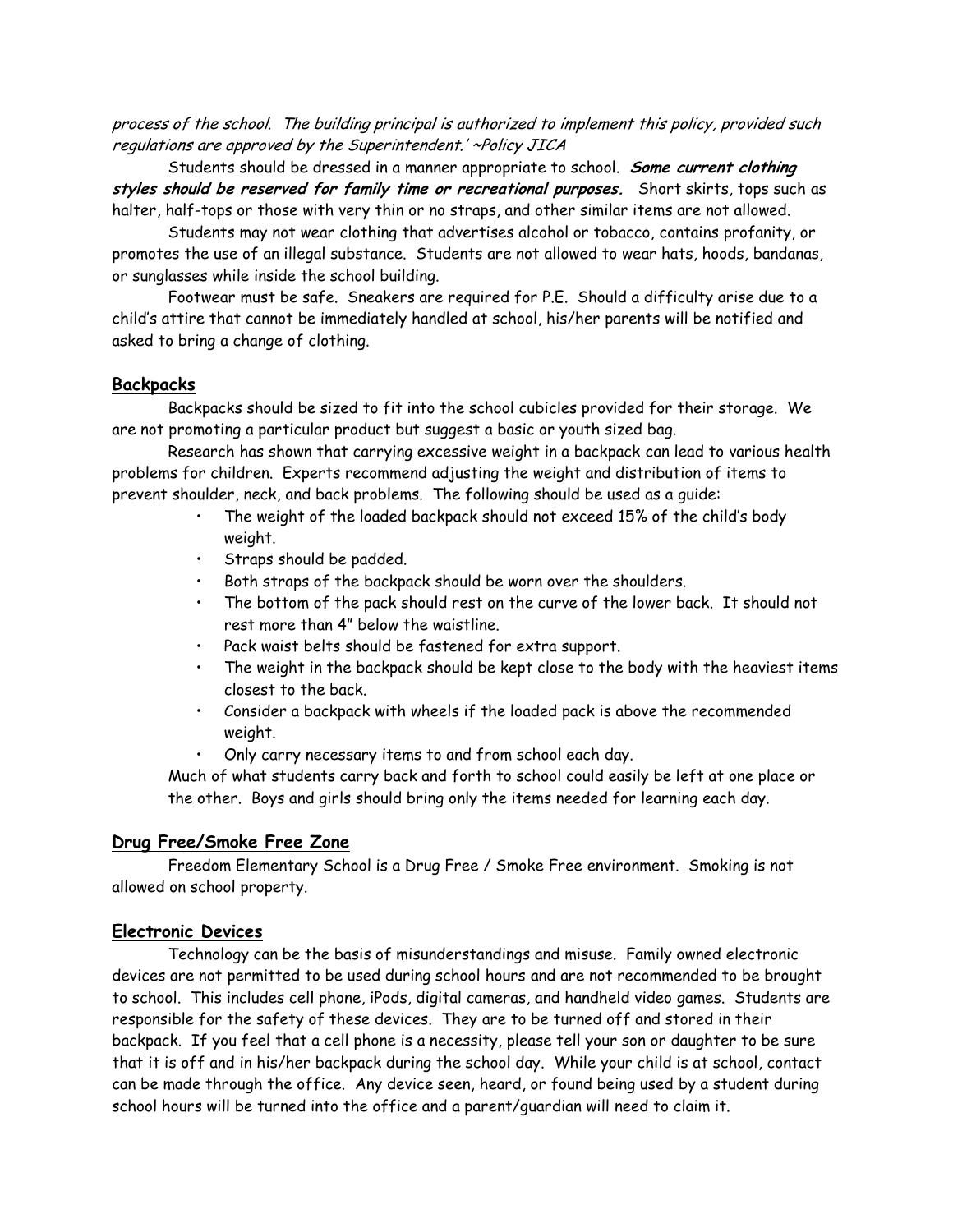# **Attendance and Dismissal Procedures**

# **School Attendance**

School attendance is an important factor of learning. The New Hampshire Truancy Law was revised to emphasize that every effort must be made by parents to have their child(ren) regularly attend ready to participate in all aspects of the school day. Children should be in school every day except in the case of personal illness, a death in the family, legal appearances, professional appointments that cannot be made at any other time, religious holidays or family emergencies. All other absences are recorded as unexcused. If a child is well enough to attend school, s/he is usually able to fully participate in all daily activities. A doctor's note excusing a child from P.E. or recess for a brief time will be honored.

State law and school policy require the school to monitor and enforce attendance requirements. Students with more than 10 absences per quarter will receive a letter from the Principal. The state defines truancy as ten half-days of unexcused absence. If attendance continues to be problematic, the appropriate agency will be informed and asked to intervene on the child's behalf. The state monitors student attendance on an annual basis.

Family vacations should be planned to coincide with school vacation times or days missed will be noted as unexcused. Students who are absent from school will not be allowed to attend any after-school or evening activity or school performance on the day of their absence.

# **Absences and Written Excuses**

If a child will be absent, it is the parent's responsibility to call the school office (539-2077) by 8:45 a.m. and leave a message that includes the child's name and the reason for absence. There is a voice mailbox available from 4:00 p.m. to 8:30 a.m. to report absences or late arrivals. The office staff will answer calls during school hours. A note, signed by a parent or guardian, stating the reason for the absence must accompany each child upon his / her return to school.

The children's safety is a priority with us. Freedom staff members carefully follow an approved administrative procedure if a child is absent and no notification has been received:

- Students arrive at school and report to their classrooms. Teachers take attendance within the first few minutes. The office reviews this as quickly as possible, usually by 9:15 a.m.
- The classroom attendance is carefully checked against the daily list of parental calls. When it is noted that the office has received no notification, the teacher is immediately contacted and asked if s/he knew the child would be absent. If not, an older sibling may be questioned as to whether a child is at home.
- If these steps do not account for the student's whereabouts, a telephone call is made to the parent.

As the school year progresses, more parents forget to call school requiring follow-up by school personnel. Often there are three or more numbers to call in order to contact one parent.

If parents notify the office of absences regularly, the process will progress much more efficiently allowing the school to account for all children's whereabouts in a safe and timely manner.

# **Tardiness**

Parents are responsible for their children's timely arrival to school. Tardiness is to be avoided as it causes children to miss out on beginning directions and the plans for the day. Missing this time puts a student at a disadvantage for the remainder of the day and catching up one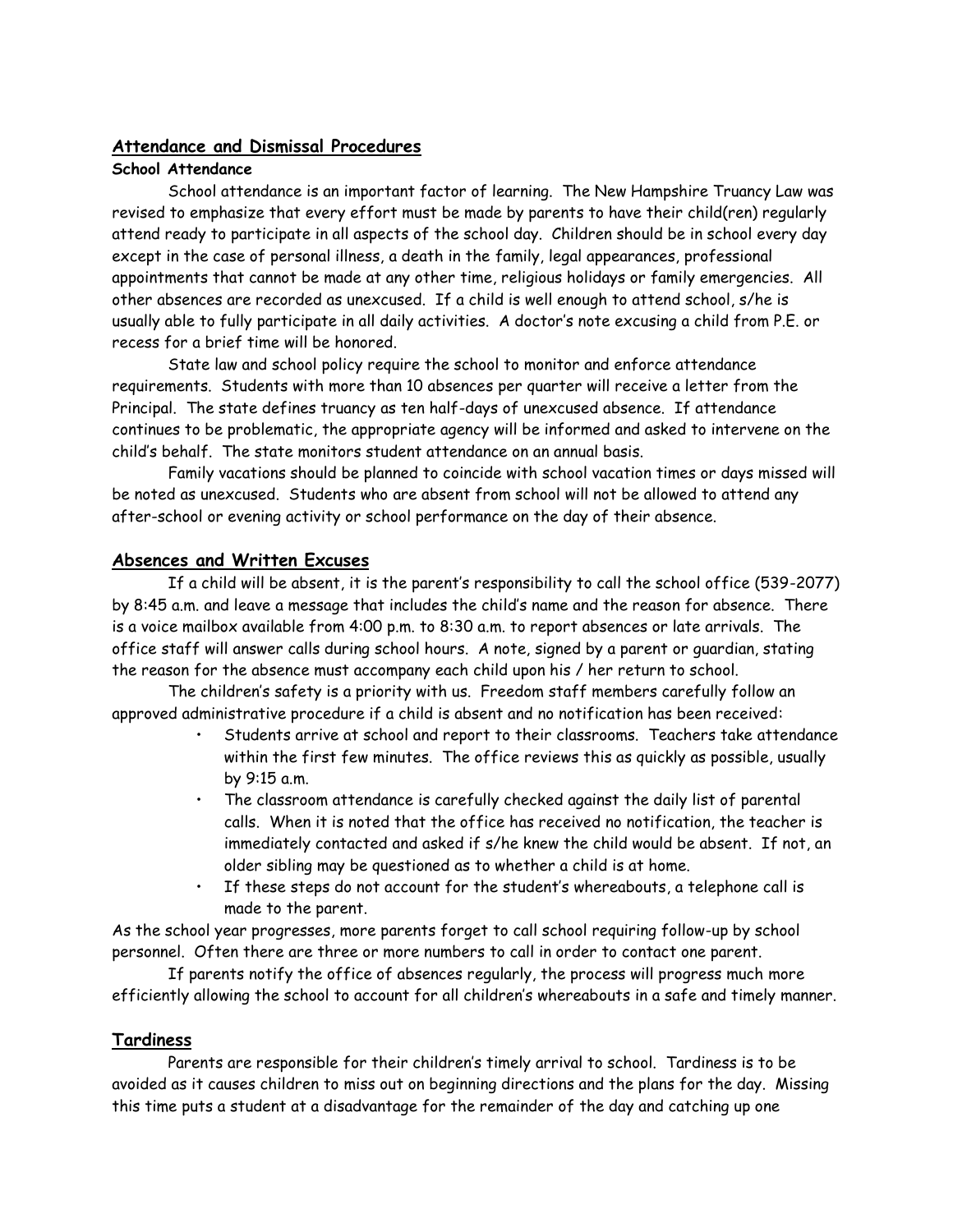student takes teacher time away from those who arrived on time. When a child is late for school, s/he must report to the office immediately.

# **Dismissal to a Parent – Early and End of the School Day**

Students are expected to be present at school for the entire school day. Early dismissal from school should be requested only when absolutely necessary because of an emergency or an appointment that cannot be made at any other time. Early dismissal must be done through the school office. When taking your child out of school, please send a note with him/her in the morning stating the reason for, and time of, dismissal.

Prior to 3:30 p.m., parents must come to the office to sign students out of school. Once the adult has arrived, the child will be called to the office for dismissal. An adult not known to the school must provide picture identification matching the name in the note from the parent. For safety reasons, no child will be allowed to meet anyone outside of the school office.

In an effort to ensure the safety of all children, records are kept indicating where children are going after school or who is picking them up at the end of the day. In situations where legal custody of a pupil is a serious matter, please be sure that the school office has a copy of the relevant court order so that school personnel may act accordingly.

# **Dismissal Due to Illness/Injury in School**

If a child becomes ill or is injured while at school, the parent will be contacted as quickly as possible. To expedite this process, it is important that current phone numbers for home, cell phones, work, and the emergency contact person(s) are on file. Please call the school immediately if any of these numbers change. If the nurse determines that a child needs emergency medical care, she will call 911, request an ambulance for transport, and notify parents as soon as possible.

# **Field Trips**

A Field Trip is an extension of the classroom to offer a unique learning experience to all students. It is the prerogative of each teacher to plan a Field Trip, which enriches classroom instruction. Parents will be notified in advance and must provide specific permission for their child to participate. Each Field Trip Permission Slip will include a packet for the parent/guardian to review. This pack will contain information regarding the learning experience so the parent/guardian may make an informed decision regarding their child's attendance.

# **Ski Program & Winter Sports Program**

Working in conjunction with the Eastern Slope Ski Club, Freedom offers downhill, snowboarding and cross country skiing lessons to its students which are held at King Pine Ski Area in Madison. This program is considered part of our physical education curriculum. The ski program is available to all students in grades 1-6 for minimal cost. Students not participating in this program will be expected to participate in the Winter Sports Program that offers skating and snow shoeing. Students who are dismissed from school by parents are considered absent from school. Volunteer support is critical; please call for more information.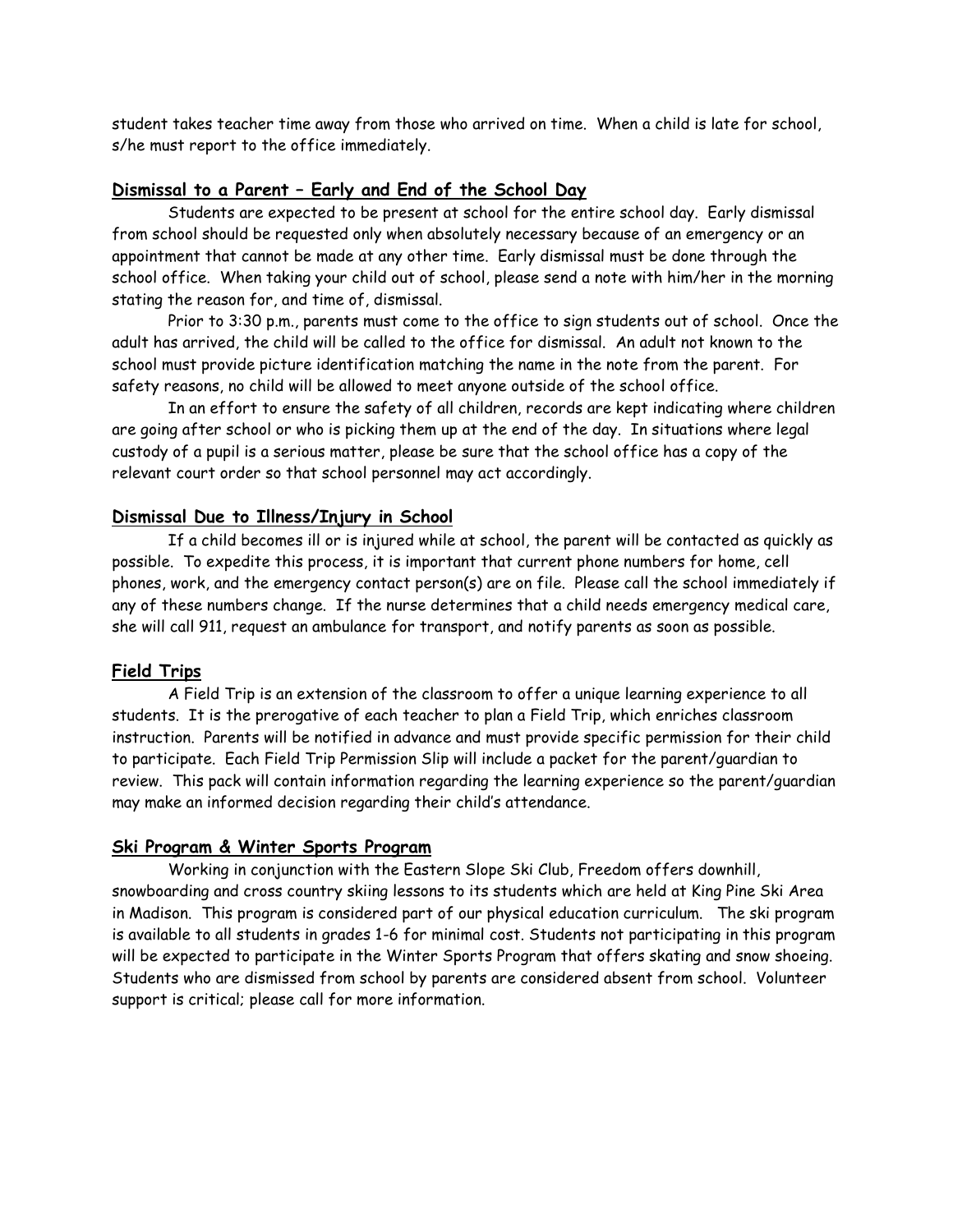# **Bus Behavior**

# **Getting On The Bus:**

- Be at the bus stop (5) minutes before the scheduled pick-up.
- Stand at least (10) feet away from the road.
- Wait until the bus comes to a complete stop.
- Watch for the Bus Driver to signal it is safe to board or cross the street.
- Have notes ready and available in a timely manner.

# **Getting Off The Bus:**

- Remain seated until the bus comes to a complete stop.
- Be prepared and ready to exit at your bus stop.
- If you must cross the road, WAIT for the driver to signal BEFORE entering the road.

# **On The Bus:**

- Sit up and face forward.
- Keep hands and feet to self and inside the bus and aisles at all times.
- Talk quietly and use kind words or actions.
- Keep the bus clean and in good condition.
- Listen for and follow adult directions.

# **Altering Routine After-School Plans**

# **Prior to the Student's Arrival at School**

If a parent is requesting that a child alter his / her usual dismissal routine, the child MUST have a written note stating the change. If there are after-school activities that require a child to go to an alternative destination, parents will need to send a note to this effect to school. If an adult other than the parent is picking up a child, please be sure that the person has picture identification that matches the name in the note.

# **Dismissal After the Student's Arrival at School**

Safety of our students is an upmost importance. Parents are expected to meet their children at their bus stop, unless specifically specified in a note from a parent / guardian. If the parents or guardians are not at the bus stop, the bus driver will alert the school. The school, in turn will attempt to contact the parents for instructions. If no contact can be made, the bus will return the student at the end of the bus route. The child will stay at school under supervision until someone can be contacted to pick the child up.

# **School Cancellation, Delayed Opening, and Early Dismissal Procedures**

If it becomes necessary to close or delay school because of weather conditions, you will receive a call via the Blackboard Connect Notification Service. Closings and delays will also be announced on WBNC, WMWV (1050 on the AM dial and 93.5 of the FM dial), WIGY (106 on the FM dial), WLNH (1350 on the AM dial and 98 on the FM dial), and WMUR TV (Channel 9). All efforts will be made to make a decision prior to 7:00 AM. A two-hour delayed school opening means school will begin at 11:00 AM.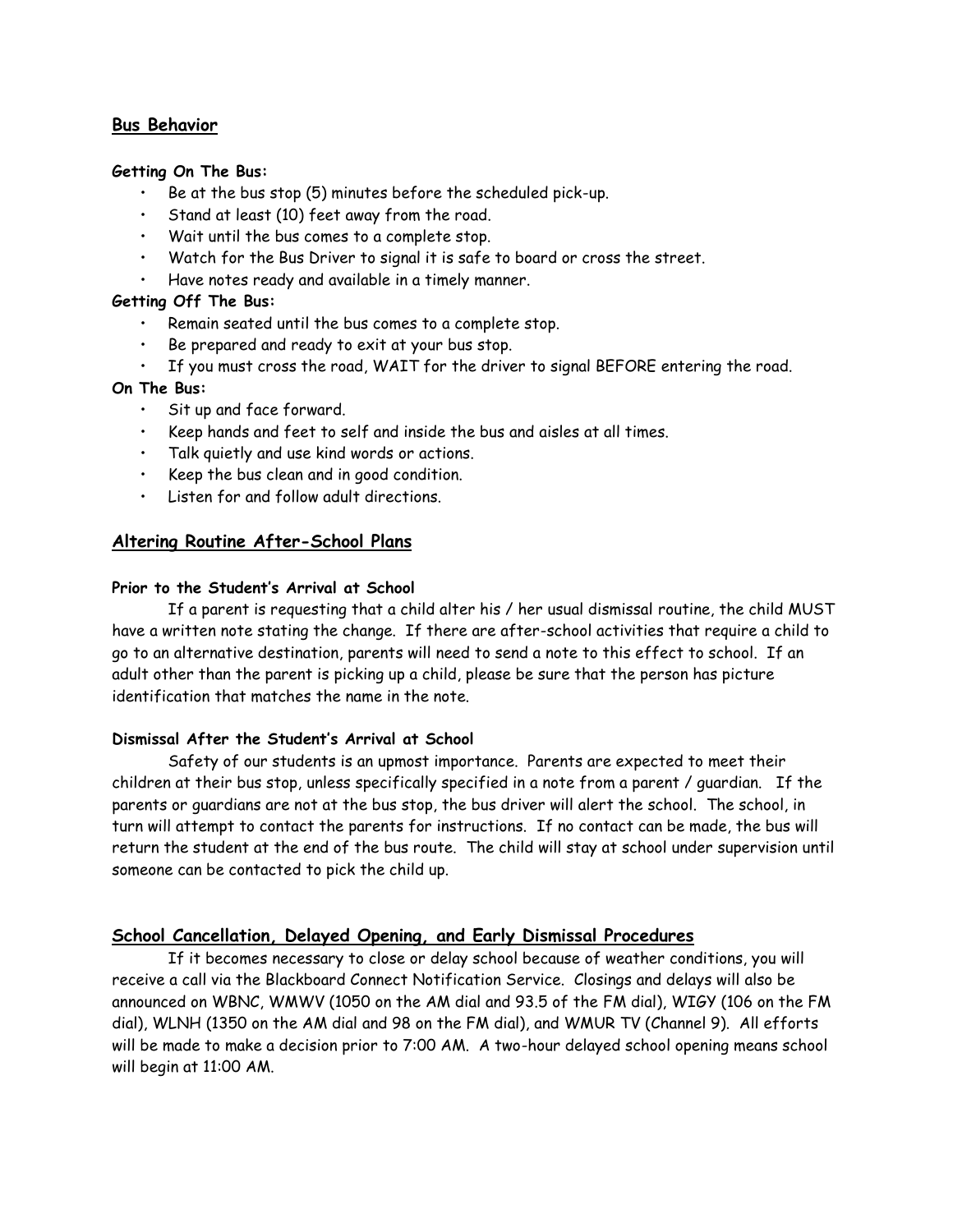In the case of an unscheduled early dismissal due to inclement weather or a situation that could impact the students' health or safety, a decision to dismiss will be made by the Superintendent and the radio and television stations will be notified. The Blackboard Connect Notification Service will be activated as well. Parents should discuss the possibility of this happening with their children and ensure that arrangements for their care are in place and known to them. These procedures should be frequently reviewed so that every child will be comfortable if the need arises to send him or her home at a time different from the usual dismissal.

If there is any question as to the destination of a child in the event of an emergency dismissal, the child(ren) will remain at school under adult supervision until it can be resolved.

#### **Transfers to Other Schools**

If you anticipate moving, please notify the school as soon as possible either via a telephone call or with a note. This provides the teachers with adequate time to update student information included in the cumulative folder. Before moving, a parent or guardian will need to sign a 'Record Release Authorization.' Student records will not be released to parents but will be mailed directly to the receiving school.

#### **Lost and Found**

A 'Lost and Found' bin is located in the hallway between the primary and intermediate classrooms. Please sign in at the office, get a badge, and take a few moments while at the school to check for missing clothing and belongings. Every effort is made to return lost items to their rightful owners. Identification is facilitated when clothing and all personal belongings are clearly marked with the child's name. Unclaimed 'Lost and Found' articles are periodically donated to local charities.

#### **Health Services**

The school nurse is responsible for the first aid care of the children who are injured or become ill while under school jurisdiction. This is defined as assistance that will protect the life and comfort of a child until professional care is secured and it is limited to first aid treatment only.

The nurse keeps emergency information for every child on file. This information is necessary and is used in case of illness or injury. Parents should immediately notify the office of any change of telephone number(s), addresses, or places of work for themselves or their emergency contacts.

The nurse must be informed by the parents/guardians of any child who has special medical needs, such as allergies. A child must be kept home if s/he has a temperature, sore throat, earache, cough, contagious rash, or other illness that can be spread to other children. S/he must be kept home if s/he cannot participate in all of the school activities, including recess. In circumstances where a physician's report requires a student to stay indoors or not participate in P.E., the school will request a copy of the report.

Children who come to school with contagious conditions will be sent home immediately. It is the responsibility of the parents to provide transportation.

#### **Administering Medication to Students (RSA 541:A)**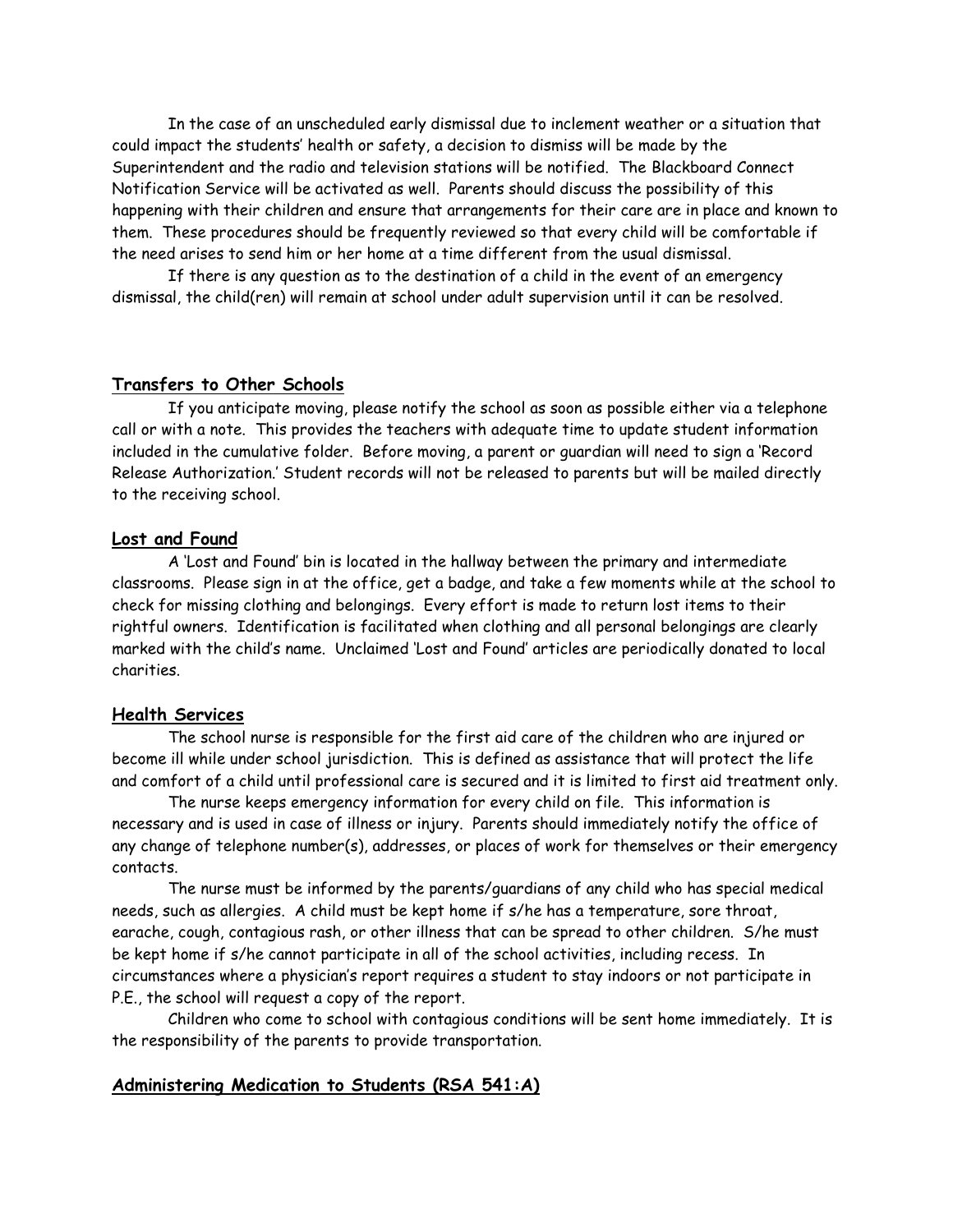In accordance with the State Board of Education and Division of Public Health Regulations, a pupil who is required to take medication prescribed by a health care practitioner during the school day, shall be assisted by the school nurse or another member of the school staff designated by the building principal. This will only occur when the school district has received and filed with the student's health record:

- An adult must bring the medication and correct forms directly to the school nurse or office. For his / her safety and that of the other children, MEDICATION MUST NEVER BE SENT TO SCHOOL WITH A STUDENT.
- Children are never to handle medication at school or going to or from school.
- The medication must be in a container with a properly completed pharmacy label including the student's name, the physician's name, the date of the original prescription, the name and strength of the medication, and the dosage directions.
- A written authorization (request from the parent or guardian indicating their desire that the school assist the pupil in matters set forth in the physician's statement), accompanied by a hold harmless release, signed by the parent / guardian.
- The legislature has acted to allow students to possess and self-administer asthma inhalers and epinephrine when specific provisions are met (HB 57&92). Provisions include having a written approval from a health care practitioner with the authority to write prescriptions as well as a parent's written approval. School shall not prohibit students from carrying these medications if the appropriate paperwork is in place.
- Written authorization from a parent/guardian is required for a student to take nonprescription medication. All such medication must be in the original packaging and labeled with the child's name. All non-prescription medication will be stored in the Nurse's Office. Authorization via the telephone will be used only in emergency situations.

# **Immunization**

All children shall be immunized prior to school entrance, according to the current recommendation of the State Public Health Agency. Proof of immunization is a letter, statement or record from your health provider showing each dose of vaccine and the date administered. The law provides that children not in compliance with these requirements may be excluded from school.

A parent/guardian requesting a child be exempt from immunization for religious or medical reasons shall complete an application for exemption. Any child may, at the discretion of the School Board, be exempt for health reasons from all or part of the immunization requirement. Please contact the school principal or nurse for the full school procedure and application.

# **Insurance**

Student Accident Insurance Program is available to all students. Please visit [www.NAHGA.com](http://www.nahga.com/) for a registration form or contact the Office.

# **HIPAA Privacy Rules**

The HIPAA Privacy Rule establishes national standards to protect individuals' medical records and other personal health information and applies to health plans, health care clearinghouses, and those health care providers that conduct certain health care transactions electronically. The Rule requires appropriate safeguards to protect the privacy of personal health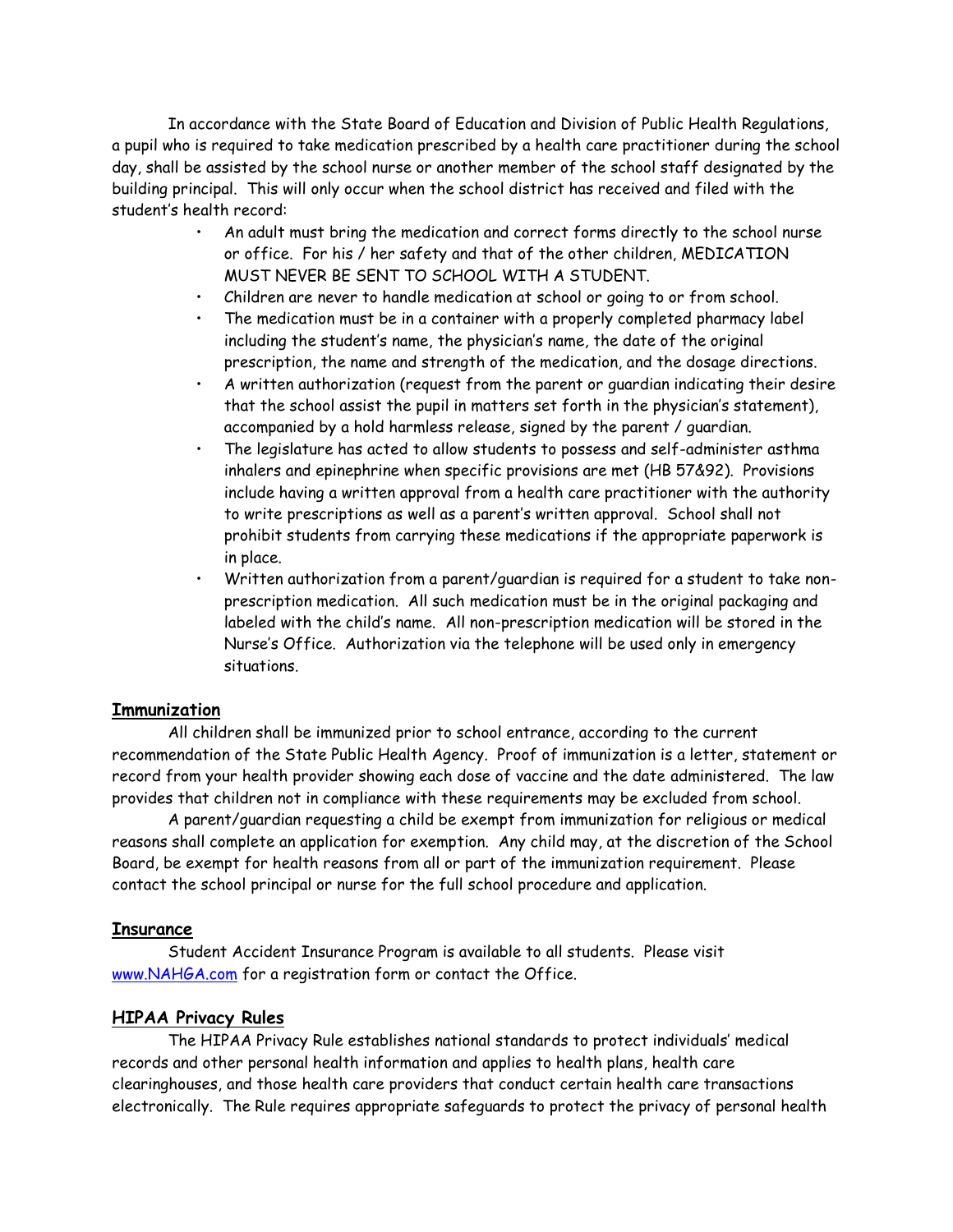information, and sets limits and conditions on the uses and disclosures that may be made of such information without patient authorization. The Rule also gives patients rights over their health information, including rights to examine and obtain a copy of their health records, and to request corrections. Refer to the following website for more information~~

<http://www.hhs.gov/ocr/privacy/hipaa/administrative/privacyrule/index.html>

# **Rules and Behavioral Expectations**

# **Freedom Elementary School Code of Conduct**

The Freedom School Board, administration, and staff are committed to providing a quality education in an environment that is safe and secure. All members of the Freedom community are expected to behave responsibly and be respectful of the school rules and policies as well as the persons and environment around them. Students know what is expected of them behaviorally. If inappropriate behavior occurs or language is used, logical consequences will be initiated to ensure that the behavior will not be repeated. The vast majority of our boys and girls are serious about wanting to take full advantage of the time they spend in school. They are conscientious about their academic endeavors and their school behavior. Most behavioral mistakes are approached as learning opportunities. The child is asked to identify the problem and make a plan to approach future situations differently. It is our goal to keep communication open between home and school. If an incident of a serious nature takes place, parents will be notified.

# **Parent Responsibilities Include:**

- Sending your child to school prepared to participate having had adequate rest and nourishment.
- Actively participating in resolving conflict and problems fairly.
- Communicating your respect for the role of teachers and other school personnel and encouraging your child to do the same.
- Notifying your child's teacher, guidance counselor, or the principal of concerns or issues that may impact your child.

# **Teacher Responsibilities Include:**

- Collaborating with the students in the classroom to establish and maintain a responsible plan of expected behavior. These rules will be communicated to the home at the beginning of the year.
- Maintaining a safe environment for all children in the school building and on the playground.
- Actively participating in resolving conflict and problems fairly.

# **Student Responsibilities Include:**

- Respecting the personal space and property of others.
- Actively participating in resolving conflict and problems fairly.
- Conducting one's self in a safe manner and encouraging the same in others.
- Communicating by listening and showing you value the input of others and sharing your own ideas, thoughts, and feelings in a calm manner.
- Being prepared for school in order to take advantage of every opportunity.

# **Examples of Misconduct**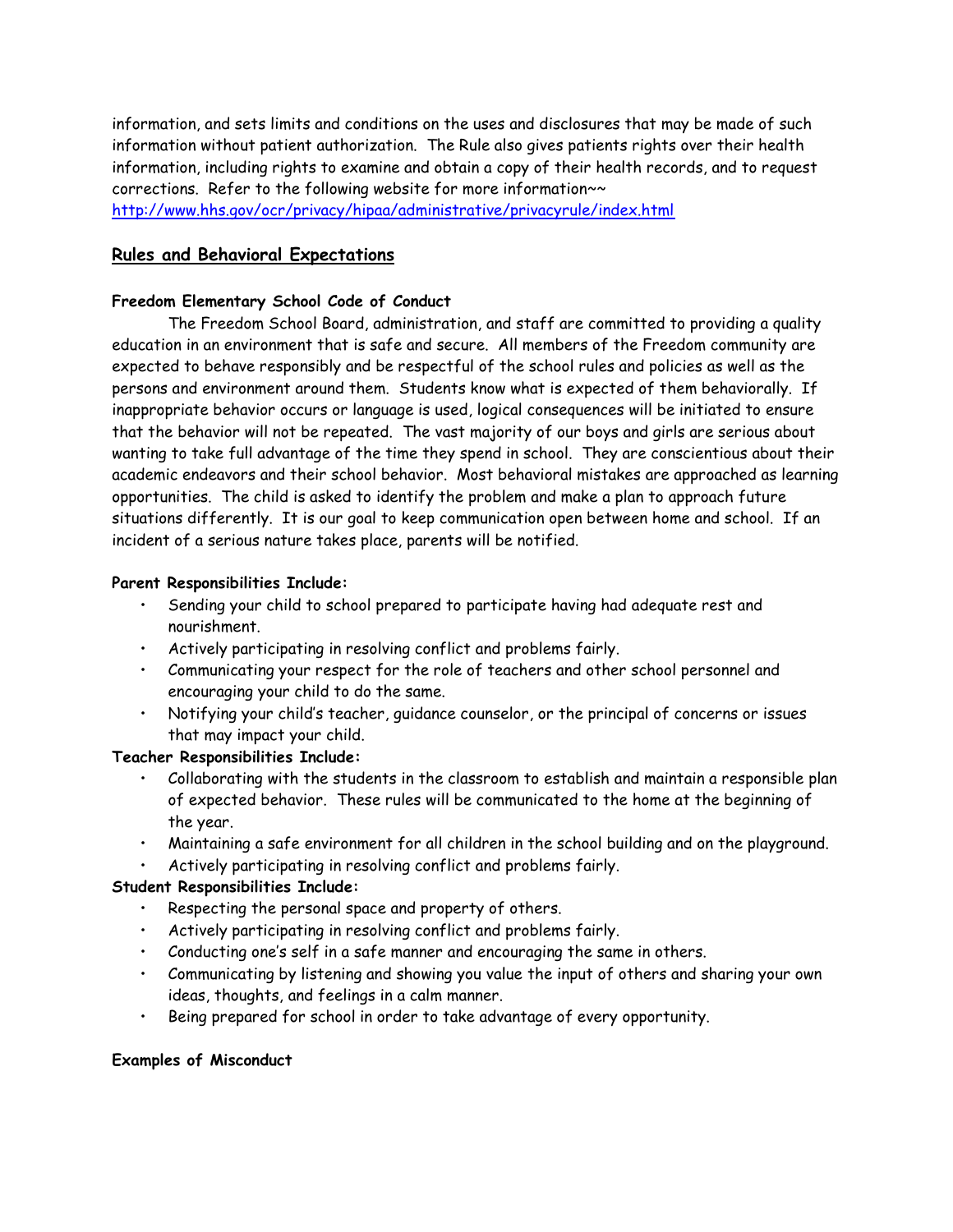The list below identifies types of behaviors that are unacceptable anytime during the school day including bus transportation to and from school, anywhere on school property, or at any school sponsored function outside of the school grounds.

This list is not all-inclusive but rather an attempt to provide examples of things that children do that may require disciplinary intervention. The associated responses are guidelines to help faculty and staff provide a fair and consistent response to a discipline problem. The intent of this list is also to provide clarification for students and parents as to the expectations and consequences of behavior.

\*Behavior that interferes with the positive school environment. Some examples of this are: Littering, disrespect to classmates or adults, failure to follow school rules, disrupting instruction, pushing / shoving, running / yelling, or cheating.

> • Consequences may include but are not limited to the following: A verbal explanation/warning from an adult; a class meeting, taking a break in the classroom; eating lunch in a setting other than the cafeteria; spending time with an adult at recess; an assigned seat on the bus; or making reparations for damaged materials.

\*Any frequent, repeated, or serious behavior that disrupts the learning environment or climate of the school. Some examples of this are: Inappropriate language, reckless behavior, teasing or taunting others, defiance or willful disobedience, verbal abuse, or repeated incidences of behaviors such as those listed above.

> • Consequences may include but are not limited to the following: A conference with the school counselor or principal; a behavior plan that designated logical consequences for continued misbehavior; a phone call to, or a conference with a parent, detention, and/or, in-school suspension.

\*Any intentional behavior that causes harm to property or endangering the safety of others. Some examples of this are: Threats, verbal abuse, theft, damaging or destroying property, harassment, bullying, disrespect to others, smoking or possessing smoking materials, or fighting.

> • Each incidence will be fully investigated by the Principal or their designee. Consequences will follow Freedom School Board Policies. This may include but is not limited to the following: A phone call to a parent; a plan for restitution; a conference with all involved parties; in-school suspension; detentions; notification of the Superintendent; notification of the police; suspension, and / or the involvement of outside agencies.

\*Any behavior that poses an immediate threat or danger. Examples of this may include: a verbal or written threat of physical or psychological harm, possession of a controlled substance {a drug or other substance identified under Schedules I, II, III, IV, or V of Section 202 (c) of the Controlled Substances Act [U.S.C. §812 (c)]. "Illegal drug" has the same definition as "controlled substance" but does not include such a substance that is legally possessed or under the supervision of a licensed health care professional, or is legally possessed or used under the other authority under the Controlled Substance Act or other provision of Federal Law}, possession of a weapon (weapon means a device, instrument, material, or substance, animate or inanimate, that is used for, or is readily capable of, causing death or serious bodily injury.

> • Each incidence will be fully investigated by the principal. Consequences will follow Freedom School Board Policies. This may include but is not limited to the following; the student's removal from the situation and to the office; an interview of the student and any witnesses by the principal or her designee; the notification of the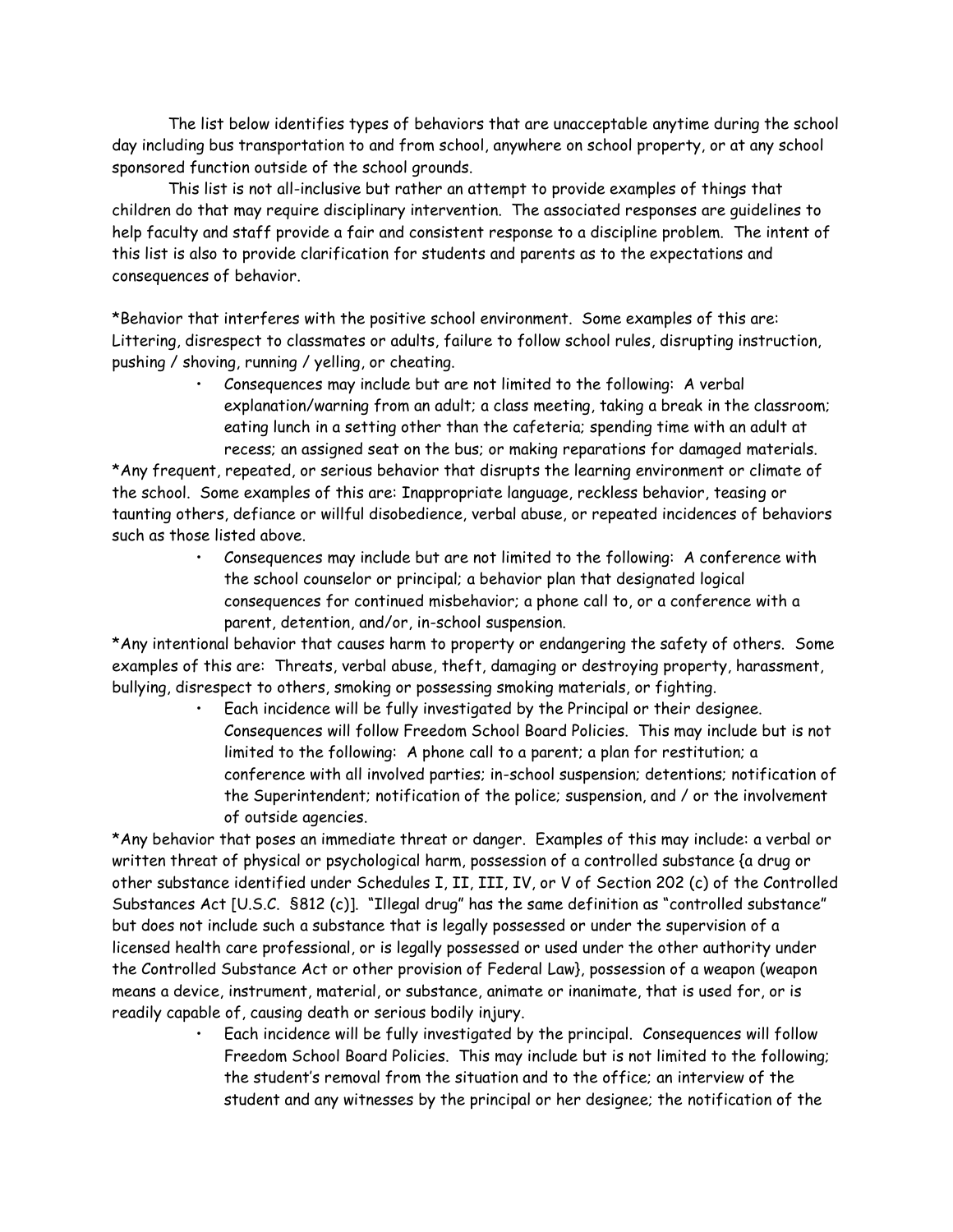student's parents and a request for them to come to the school to pick up the child; notification of the Superintendent of Schools and the Freedom police; suspension from school pending an emergency evaluation by the school psychologist to determine that the individual is not a threat to himself or others; a determination by the principal of under what conditions the student may return to school, upon the information gained from the evaluation consultation and report; and/or, outside placement for educational purpose. All school personnel will honor the student's right to confidentiality.

All weapons will be taken from any person on school property. The Superintendent of Schools, the Freedom Police Department, and parents will immediately be notified. The student shall be suspended from school until such time as said student and his/her parents/guardians meet with the Superintendent, Principal, and the School Board. The Board will decide to reinstate the student, suspend the student for an extended period of time, or expel the student.

# **Cafeteria**

The students and staff want the Freedom cafeteria to be a calm place to eat where there is quiet conversation, cooperation, and everyone takes responsibility for his or her self and area. To maintain a respectful, responsible, and safe environment during lunchtime students are expected to:

- Wash hands before eating.
- Touch and eat only your own food.
- Keep feet and hands to yourselves.
- Promptly find a seat to sit in for the entire lunch period.
- Sit patiently and talk quietly until the table is selected to line-up for hot lunch.
- Be polite and remember to say "please" or "thank-you."
- Ask permission to leave the table.
- Ask for a bathroom pass if the restroom is needed.
- Clean up your area when you are finished eating.
- Enter and leave quietly so that directions may be heard.

# **Playground**

Playing safely is the most important playground behavior!

- Students need to remain within the Freedom Elementary School boundaries.
- Ask permission of the duty teacher to: use the basketball or tennis courts, use shed area, or use the bathroom.
- Use equipment appropriately, properly, and carefully to avoid injury to self or others.
- Wear clothing appropriate for the season and weather.

# **Pupil Safety and Violence Prevention – Bullying & Cyber bullying (Policy JICK and JICK-R)**

# **Prohibited Conduct**

Students are prohibited from bullying and cyber-bullying actions or communications directed toward other students which:

• Occur on, or are delivered to, school property or a school-sponsored activity or event on or off school property; or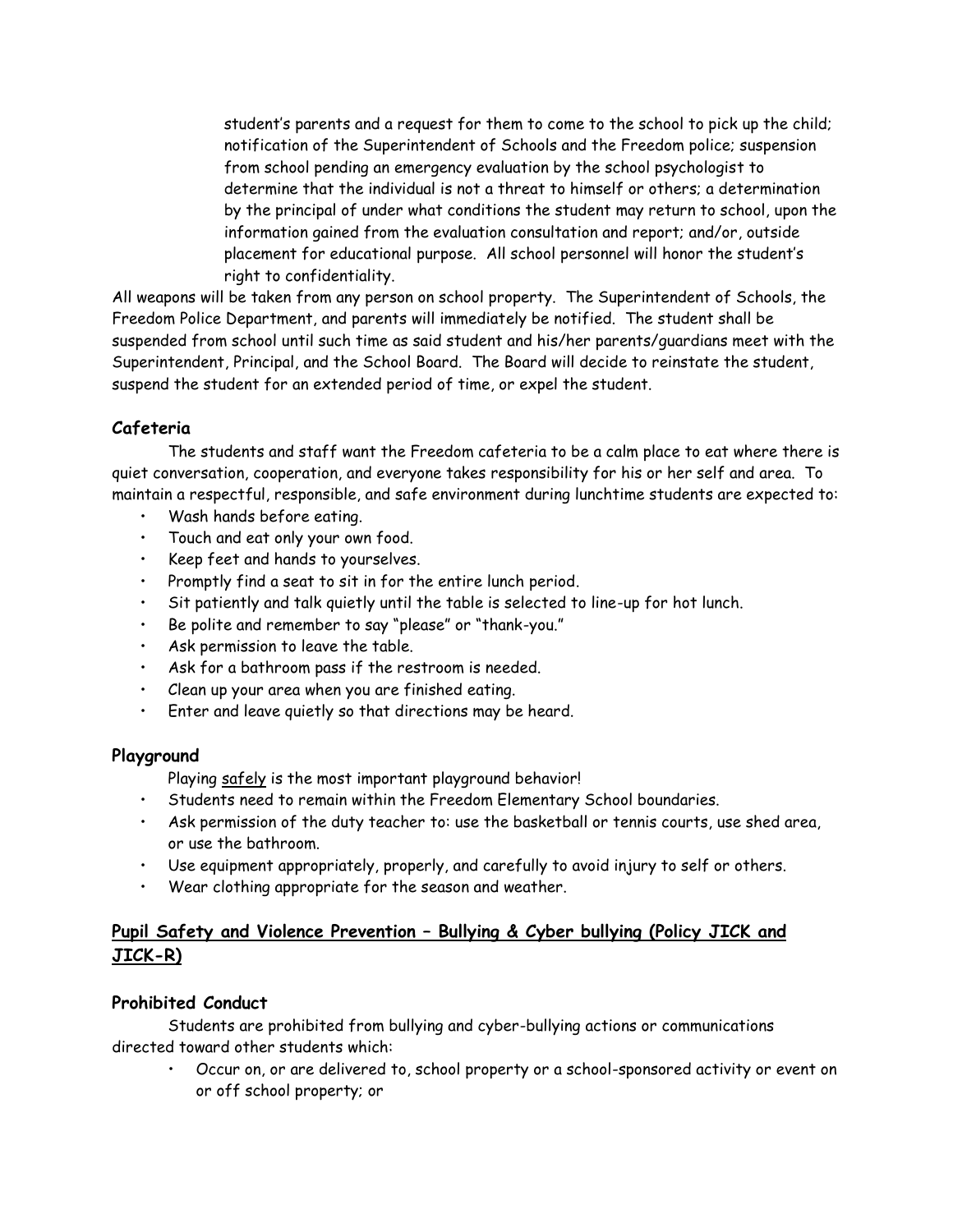• Occur off school property or outside of a school-sponsored activity or event, if the conduct interferes with a student's educational opportunities or substantially disrupts the orderly operations of the school or school-sponsored activity or event. Students are further prohibited from retaliating or making false accusations against a victim, witness, or anyone else who in good faith provides information about an alleged act of bullying or cyber-bullying.

**Definitions** For the purposes of this policy, the following definitions shall apply:

- "Bullying" means a single significant incident or a pattern of incidents involving a written, verbal, or electronic communication, or a physical act or gesture, or any combination thereof, directed at another student which:
	- Physically harms a student or damages the student's property;
	- Causes emotional distress to a student. For the purposes of this policy, the term "emotional distress" means distress that materially impairs the student's participation in academic or other school-sponsored activities. The term "emotional distress" does not include the unpleasantness or discomfort that accompanies an unpopular viewpoint;
	- Interferes with a student's educational environment;
	- Creates a hostile educational environment; or
	- Substantially disrupts the orderly operation of the school.

"Bullying" shall also include actions motivated by an imbalance of power based on a student's actual or perceived personal characteristics, behaviors or beliefs, or motivated by the student's association with another person and based on the other person's characteristics, behaviors or beliefs if those actions cause one or more of the results in paragraphs (a) through (d) above.

Bullying or cyber-bullying of a student on the basis of sex, sexual orientation, race, color, ancestry, national origin, religion, age, marital status, familial status, pregnancy, or physical or mental disability may constitute illegal discrimination under federal and / or state laws. Complaints regarding such conduct may be processed through the board's procedure described in JBAA, Sexual Harassment and Violence – Students.

- "Cyber-bullying" means conduct defined in Paragraph 1 that occurs through the use of electronic devices.
- "Electronic devices" include but are not limited to telephones, cellular phones, computers, electronic mail, instant messaging, text messaging and websites.
- "School property" means all real property and all physical building and equipment used for school purposes, including public or private school buses or vans.
- "Perpetrator" means a student who engages in bullying or cyber-bullying.
- "Victim" means a student against whom bullying or cyber-bullying has been perpetrated.

# **Freedom School District Acceptable Uses Policy (see JICL and JICL-R)**

The school district has an *Acceptable Use* Policy to efficient, safe, ethical, and legal use of network and Internet resources within the Freedom School District.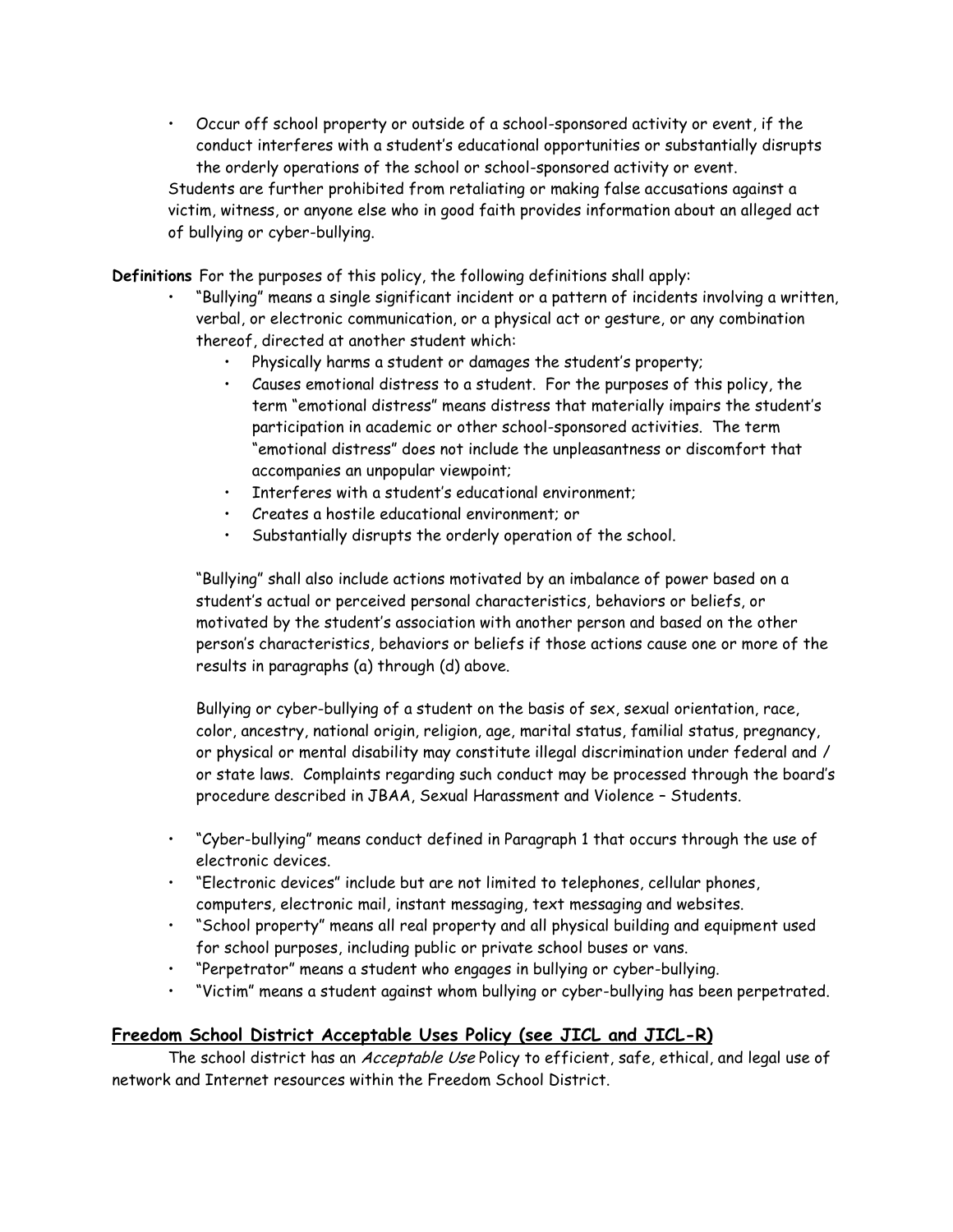Each student is given a copy of the full Acceptable Use Policy with a signature page, which must be signed and returned by each student, and a parent or guardian before the student will be permitted to use any of the school's computers. (Additional copies of the Acceptable Use Policy are always available in the Main Office or on the Freedom Elementary School website.

We depend upon families to assist us in making clear to each student the expectations for proper and ethical use of information resources, the importance of assuming that responsibility, and the possible consequences for misuse.

# **Notice of Nondiscrimination**

The Freedom School District does not discriminate in its educational programs, activities or employment practices on the basis of race, color, national origin, age, sex or handicap under the provisions of the Title VI of the Civil Rights Act of 1964, the Age Discrimination Act of 1967, Title IX of the Education Amendment of 1972, Title 1 Part C Education of Migratory Children, Section 504 of the Rehabilitation Act of 1973, the Education for all Handicapped Children Act of 1975, the McKinney-Vento Homeless Assistance Act. Any person having inquiries concerning discrimination in School Administrative Unit #13 and its school districts as outlined above, and in compliance with the regulations implementing these laws may contact:

881A Tamworth Road Boston, Massachusetts. Tamworth, NH 03886

Maria Dryer OR Assistant Secretary for Civil Rights Non-Discrimination Coordinator U.S. Department of Education SAU #13 Office for Civil Right, Region I

#### **School Board**

#### **School Board Members**

For reference, the Freedom School Board members are listed below. Meetings are generally held at 6 p.m. at Freedom Elementary School on the first Monday of the month. The dates will be listed on the Freedom Elementary School website and at the Freedom Post Office. The Agenda is posted prior to the meeting. Occasionally, there is a need to schedule a Special Meeting and these will be posted the same way. Meeting minutes can be found on the Freedom Elementary School website under the School Board tab.

| Todd Desmarais (C)  | todd.d@roadrunner.com          |  |  |  |  |
|---------------------|--------------------------------|--|--|--|--|
| Annie-Rae Marques)  | 986-4139                       |  |  |  |  |
|                     | annieraemarques@gmail.com      |  |  |  |  |
| Gail Bizer          | 539-6299                       |  |  |  |  |
|                     | gpb.enchantedcottage@gmail.com |  |  |  |  |
| Lisa Charrette      | 539-2733                       |  |  |  |  |
|                     | lisa_charrette@yahoo.com       |  |  |  |  |
| Jennifer Viger (VC) | 539-7496                       |  |  |  |  |
|                     | jenniferviger21@gmail.com      |  |  |  |  |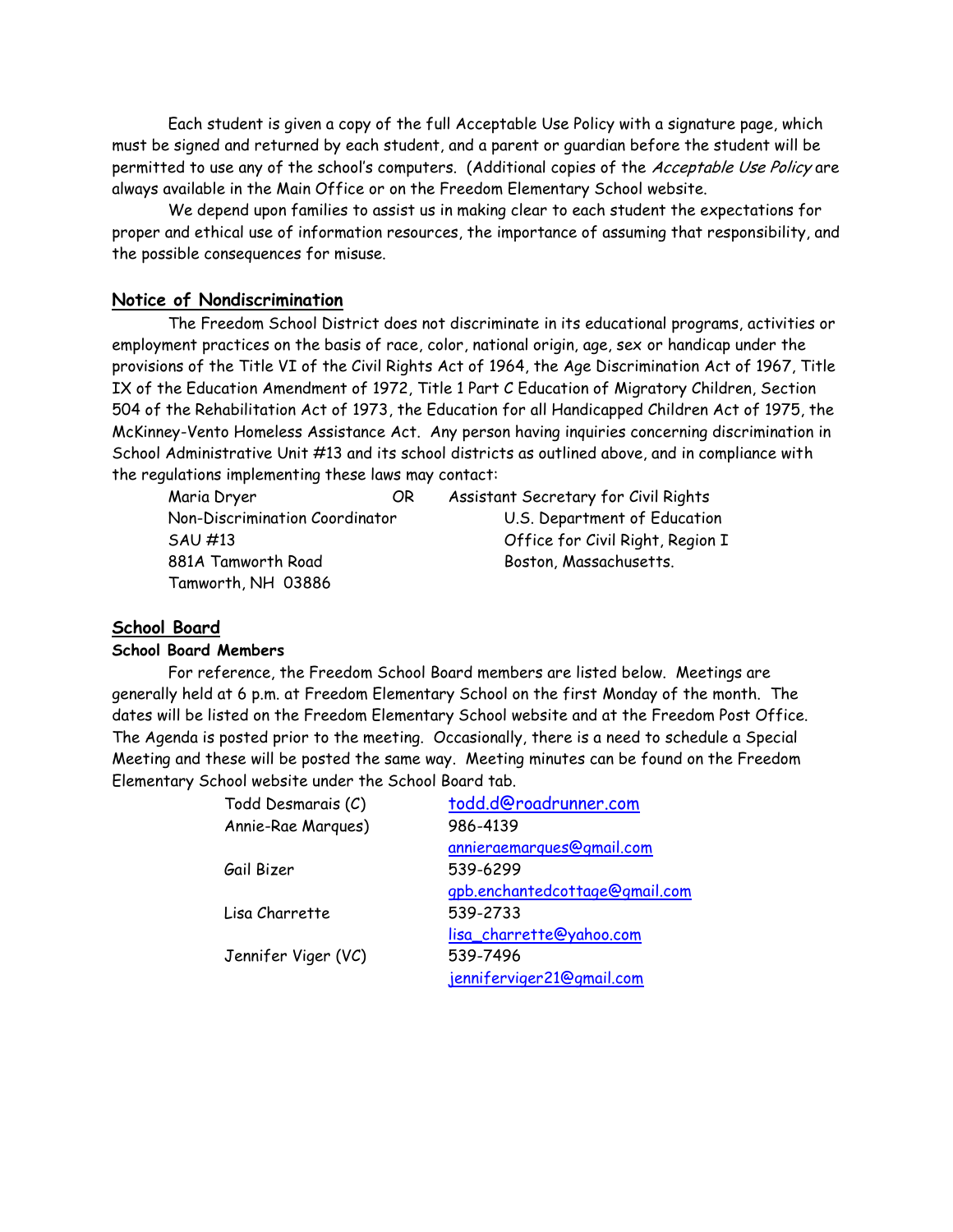# **FREEDOM ELEMENTARY SCHOOL STAFF**

| Name               | Homeroom/Position            | Email                          |  |  |  |
|--------------------|------------------------------|--------------------------------|--|--|--|
| Ames, Shannon      | Grade 1/2                    | sames@freedomelschool.com      |  |  |  |
| Briggs, Kareen     | Grade 4/5                    | kbriggs@freedomelschool.com    |  |  |  |
| Stone, Pat         | Principal                    | pstone@freedomelschool.com     |  |  |  |
| <b>TBD</b>         | Title I Aide                 |                                |  |  |  |
| Burdette, Sharyn   | Transportation               |                                |  |  |  |
| Cunio, Frank       | Custodian                    |                                |  |  |  |
| Desharais, Ray     | Transportation               |                                |  |  |  |
| Deussen, Marsha    | Preschool / Primary Teacher  | mdeussen@freedomelschool.com   |  |  |  |
| Devine, Mary Pat   | School Psychologist          | mdevine@freedomelschool.com    |  |  |  |
| Fortier, Phyllis   | Nurse                        | pfortier@freedomelschool.com   |  |  |  |
| Giles, Todd        | Grade 6                      | sixth@freedomelschool.com      |  |  |  |
| Hoyt, Barbara      | Administrative Assistant     | admin@freedomelschool.com      |  |  |  |
| Knox, Ann-Marie    | Occupational Therapist       | aknoxot@freedomelschool.com    |  |  |  |
| Lee, Elizabeth     | Guidance                     | guidance@freedomelschool.com   |  |  |  |
| Morgan, Susan      | Physical Therapist           |                                |  |  |  |
| Palmer, Lori       | Grade 3/4                    | fourth@freedomelschool.com     |  |  |  |
| Pohl, Suzanne      | Kindergarten                 | spohl@freedomelschool.com      |  |  |  |
| <b>TBD</b>         | Music                        |                                |  |  |  |
| Dacey, Thomas      | Art                          | tdacey@freedomelschool.com     |  |  |  |
| Rivera, Lisa       | Custodian                    |                                |  |  |  |
| Shackford, Karen   | Reading & Writing Specialist | kshackford@freedomelschool.com |  |  |  |
| Shackford, KathyJo | <b>Physical Education</b>    | physed@freedomelschool.com     |  |  |  |
| <b>TBD</b>         | Media Specialist             |                                |  |  |  |
| Lachowski, Crista  | Lunch Coordinator            |                                |  |  |  |
| Zalenski, Katrina  | Special Ed. Teacher          | kzalenski@freedomelschool.com  |  |  |  |